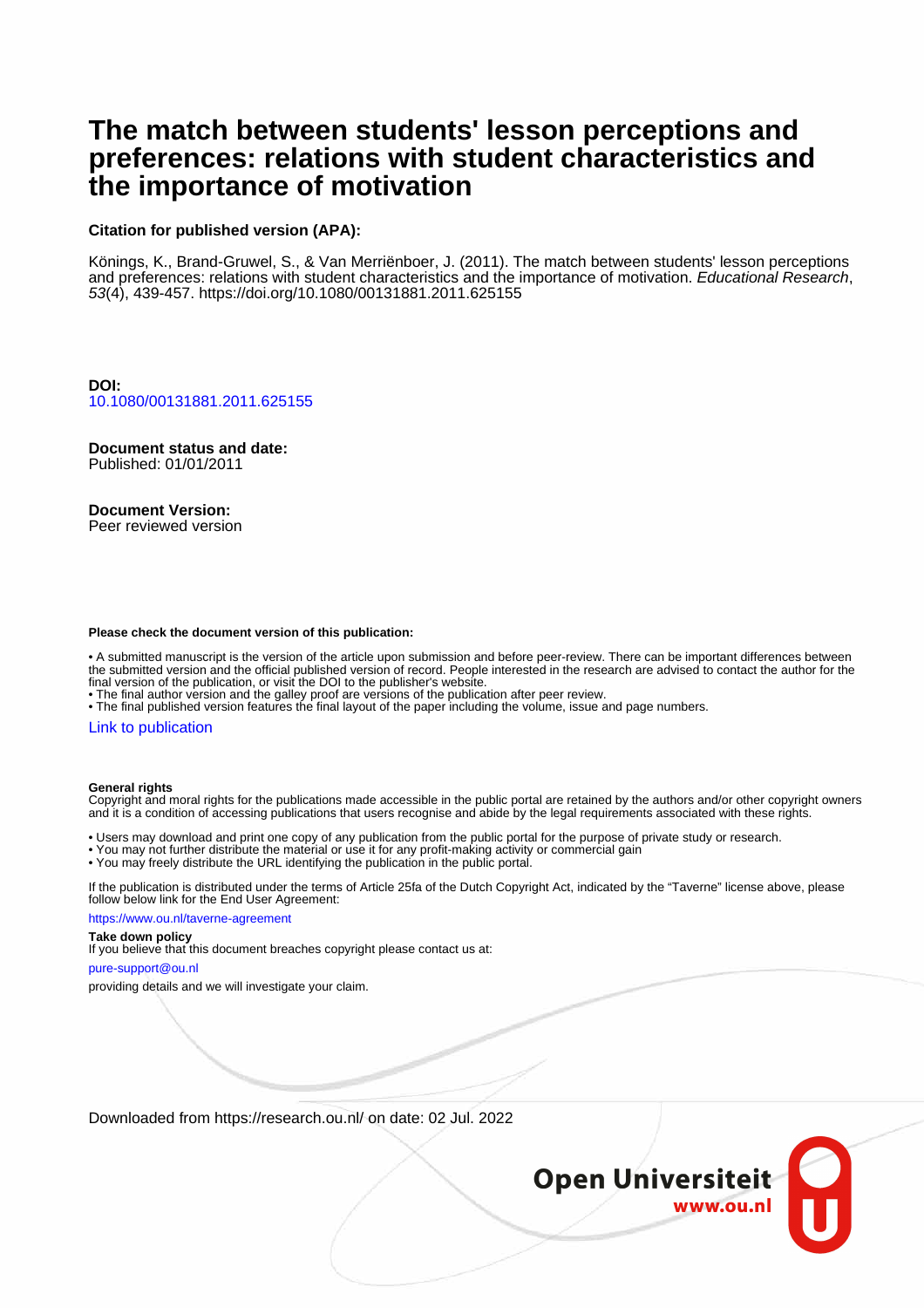#### **The Fit between Students' Lesson Perceptions and Desires:**

### **Relations with Student Characteristics and the Importance of Motivation**

 Site as: Könings, K. D., Brand-Gruwel, S. & van Merriënboer, J. J. G. (2011). The Fit between Students' Lesson Perceptions and Desires: Relations with Student Characteristics and the Importance of Motivation. *Educational Research, 53*, 439–457.

Karen D. Könings

Maastricht University, School of Health Professions Education,

Department of Educational Development & Research, The Netherlands

Saskia Brand-Gruwel

Open University of the Netherlands, Centre for Learning Sciences and Technologies,

The Netherlands

Jeroen J.G. van Merriënboer

Maastricht University, School of Health Professions Education,

Department of Educational Development & Research, The Netherlands

Correspondence concerning this article should be addressed to Karen Könings,

Maastricht University, Faculty of Health, Medicine & Life Sciences

Department of Educational Development & Research

PO Box 616, 6200 MD Maastricht, the Netherlands

E-mail: Kd.Konings@maastrichtuniversity.nl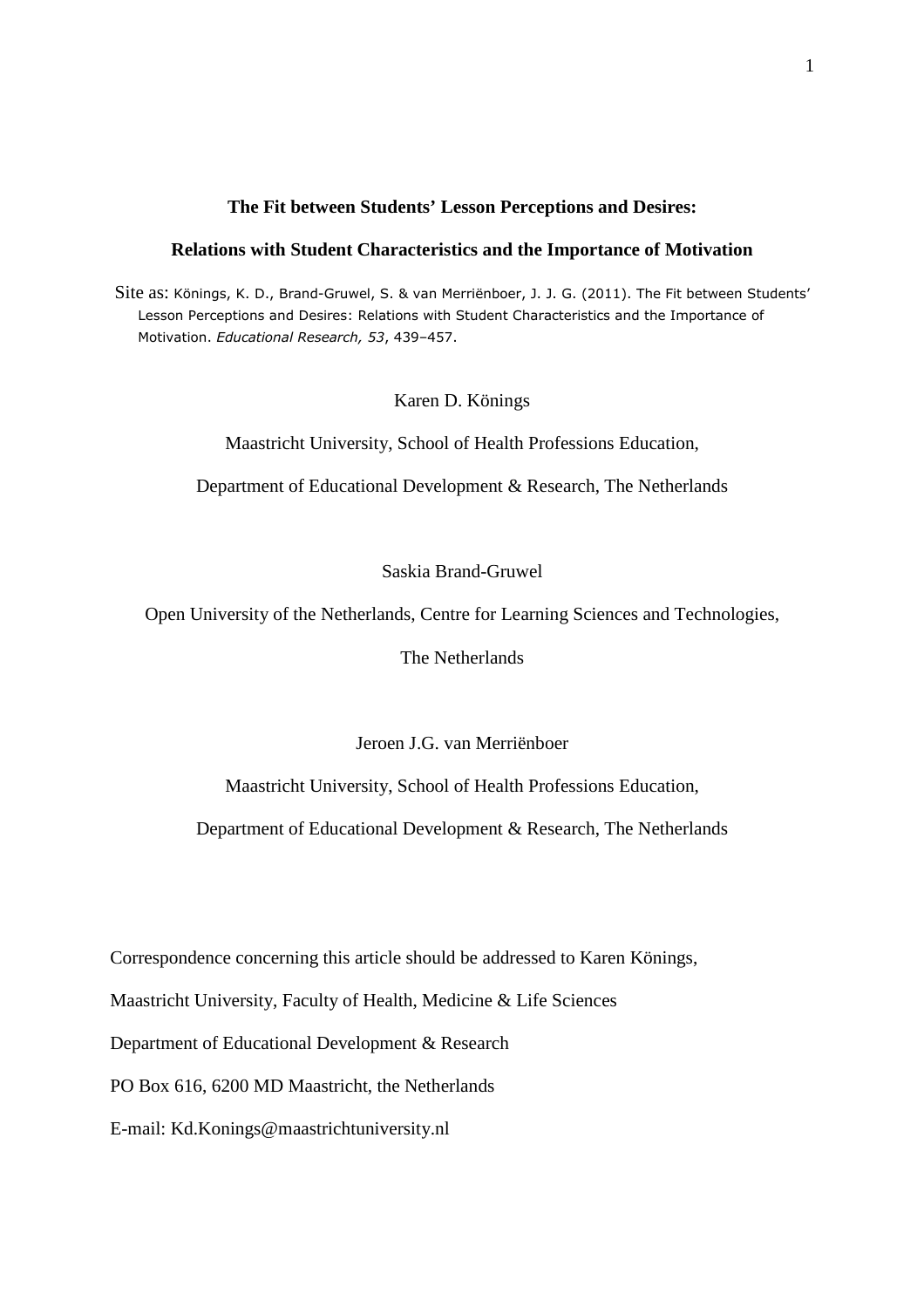#### **Abstract**

#### *Background*

The fit between students' perceptions of a learning environment and their desires about its design influences students' learning behaviour and by consequence the effectiveness of education. Therefore, the students' perspective deserves a more prominent place in the educational design process. Having an adequate picture of the fit between students' perceptions and desires is needed for teachers/educational designers to account for students' perspectives while designing education. As perceptions-desires fit is likely to differ between students, establishing correlates to it would provide valuable information. Students' perceptions are known to relate to several student characteristics; This study extends our understanding to its relations with perceptions-desires fit.

### *Purpose*

This study aims to investigate the degree to which students' perceptions of lessons fit with their desires about different aspects of modern education. Additionally, it is aimed to determine the most prominent relationships between perceptions-desires fit and learning-related student characteristics.

#### *Sample*

The sample consisted of 1146 tenth grade high school students (mean age  $= 16$  years) from five secondary schools in the Netherlands. As data collection took place during normal school hours the response rate was 100 %, comprising all students that were at school on the day of data collection.

#### *Design and methods*

To measure students' perceptions of the lessons and their desires about its instructional design students completed the Inventory of Perceived Study Environment Extended, being composed of eight scales about central characteristics of modern education. The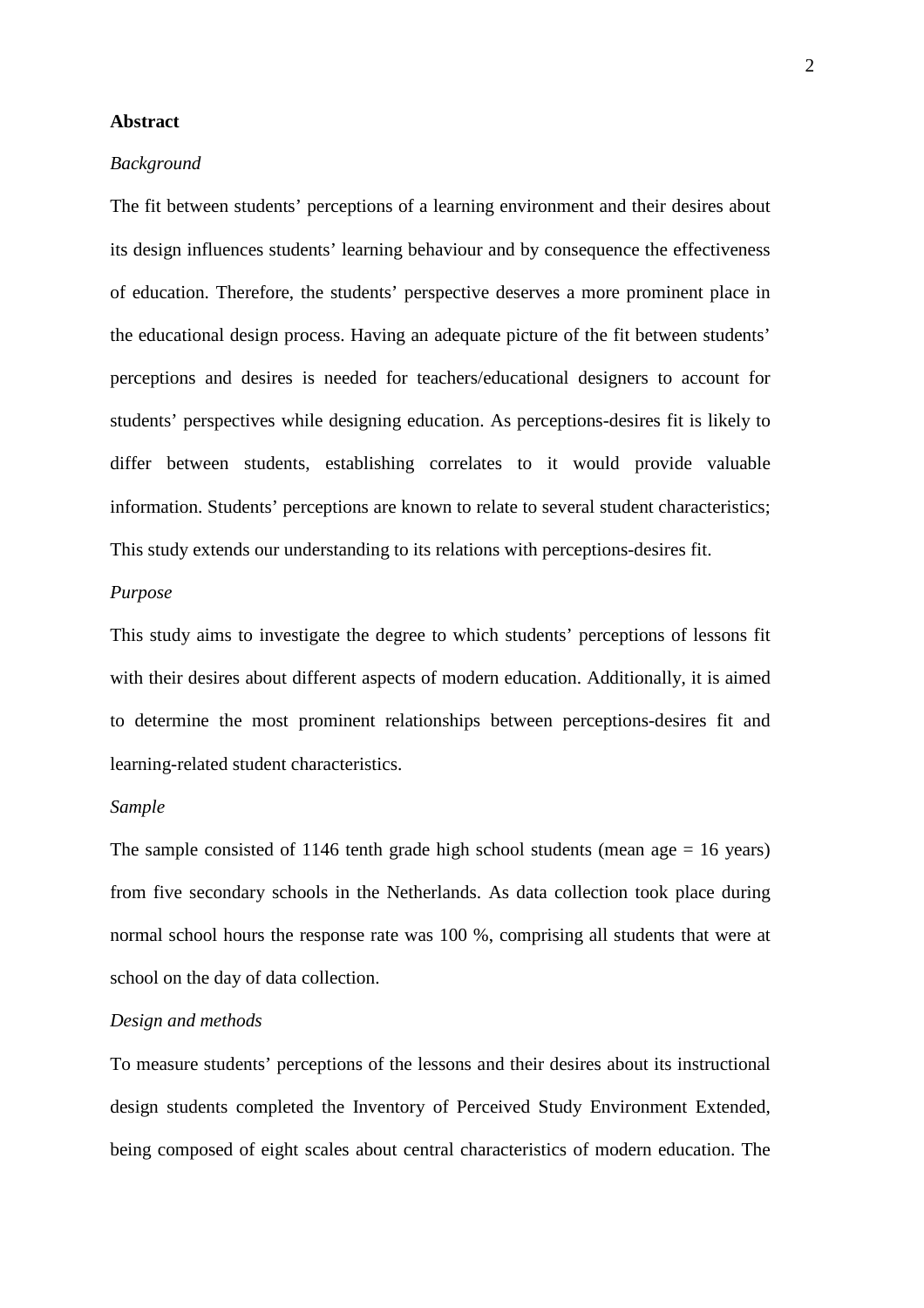Inventory of Learning Styles was administered to measure learning-related student characteristics: Cognitive processing strategies, regulation strategies, motivational orientations, conceptions about learning, and affective processing strategies. To answer the research questions, paired *t*-tests and multiple regression analyses were conducted.

#### *Results*

Findings showed low perceptions-desires fit on fascinating contents, clarity of goals, and student autonomy. Students desired these characteristics being more represented in their lessons than they actually perceived them. Perceptions-desires fit was predominantly related to students' motivation and affective state: A personally interested motivational orientation related to better perceptions-desires fit, while motivational/concentration problems related to worse fit. These relations did not give indications about causality, but based on the literature a bidirectional relation is supposed.

#### *Conclusion*

This study shows that students' perceptions-desires fit gives clear indications for which aspects of lessons could be improved. As students consider almost all characteristics of modern education as desirable, meeting student wishes could contribute to more effective education. Additionally, the perceptions-desires fit relates to students' motivation and affective strategies. Improving education by accounting for the fit between students' perceptions and desires of education is likely to improve motivation as well as having a significant on the quality of education.

Keywords: Student experience, instructional design, alignment, motivation, user satisfaction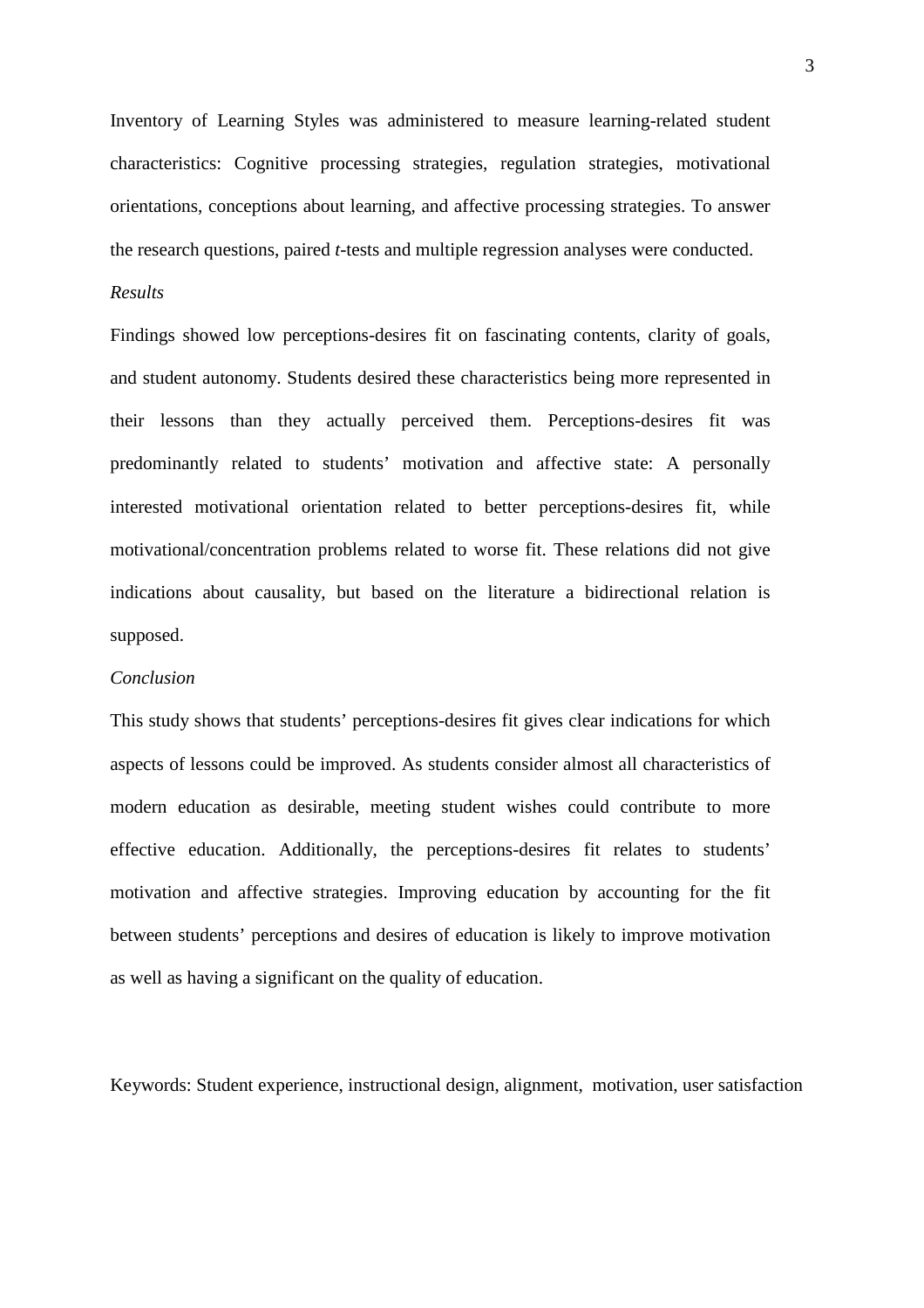#### **The Fit between Students' Lesson Perceptions and Desires:**

#### **Relations with Student Characteristics and the Importance of Motivation**

Educational designers and teachers focus lots of efforts on designing instructional methods that provide students optimal conditions to learn. However, only their own knowledge and professional experiences are incorporated. Students are usually not involved in the educational design process (Cook-Sather, 2001), and designers and teachers have only limited insight in students' views on it (e.g., Kershner & Pointon, 2000). Instruction that is meant to be appropriate for students will be most effective if it is actually perceived by them as appropriate (Elen & Lowyck, 1999; Norman, 1986, 1988).Therefore, the main goal of the current study is to investigate the degree to which student perceptions of their instruction/lessons fit with their desires. This question deserves a more prominent place in the educational design process, because it is known that students' perceptions of instruction are very important for its effectiveness in terms of learning results (Doyle, 1977; Elen & Lowyck, 1999; Entwistle & Tait, 1990).

The first goal of this study is to investigate the degree of fit between students' perceptions and their desires (i.e., perceptions-desires fit) with respect to different characteristics of modern education, like the degree of student autonomy or the clarity of learning goals. Perceptions-desires fit, however, is an individual adjustment of the degree to which instruction fits one's needs and desires and this is likely to vary depending on students' characteristics (Eccles et al., 1993). Therefore, the second goal of this study is to learn more about relationships between perceptions-desires fit and student characteristics .

### *Educational Design and the Student's Perspective*

According to the Combination-Of-Perspective model, information on how education is experienced by students should provide teachers and educational designers with feedback on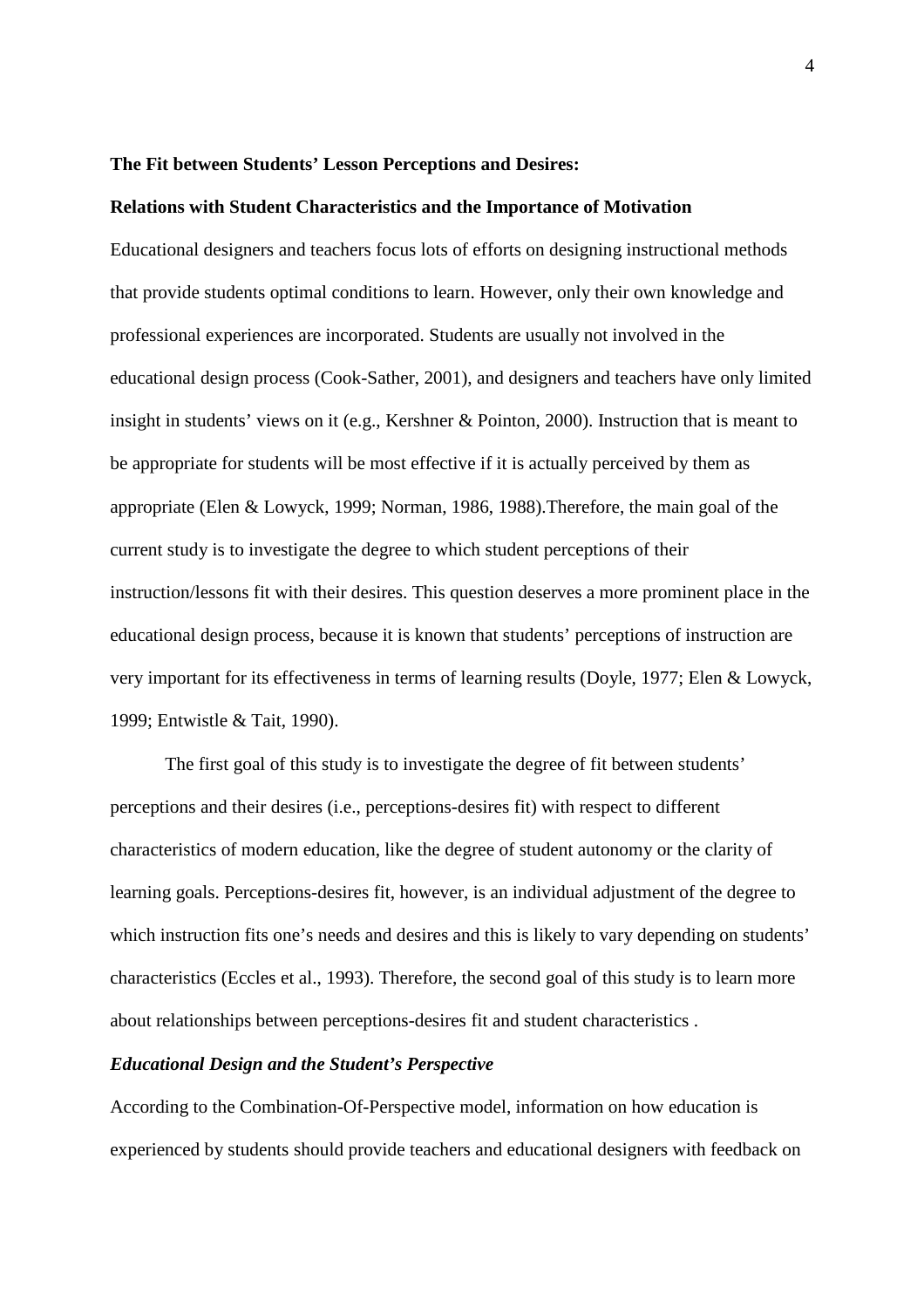their work (Könings, Brand-Gruwel, & van Merriënboer, 2005). It provides teachers with input they can use to optimise their lessons and should ultimately help designers to incorporate this user (i.e., student) knowledge in their instructional designs. Markopoulos and Bekker (2003) even argued that an educational design should be driven by knowledge of the students, and that they should not only be involved as users, testers, and informants but as real design partners. It is of great value to explicitly determine how students perceive their education, especially, because student interpretations of the environment are not easily predictable for teachers and designers (Donaldson, 1978; Kershner & Pointon, 2000).

Although the importance of students' views is acknowledged (Burke, 2007), it is not yet incorporated in designing daily teaching practices (Cook-Sather, 2001). It is important to change this way of working, since research pointed out that not the characteristics of the instruction itself, but foremost students' perceptions of the instruction determine the nature and quality of their learning processes (Elen & Lowyck, 1999; Entwistle & Tait, 1990). Additionally, students use only those instructional elements that are in congruence with their learning preferences and fit well in their habitual way of learning (Vermetten, Vermunt, & Lodewijks, 2002). By consequence, more knowledge about the fit between students' perceptions and desires about instruction is of utmost importance. If there is a bad fit, students are likely to choose their own ways of learning, instead of behaving in agreement with the instructional design (ibid). Additionally, learning arrangements that do not fit students' needs are likely to have negative consequences on their motivation and engagement (Eccles et al., 1993), problems such as poor grades, misconduct, and poor mental health (Roeser, Eccles, & Sameroff, 2000) and it may end in students' disengagement and drop-out of school (Hijzen, Boekaerts, & Vedder, 2007; Smyth & Fasoli, 2007). Thus, both the students and the educational setting would benefit from an optimal fit between students' needs or desires and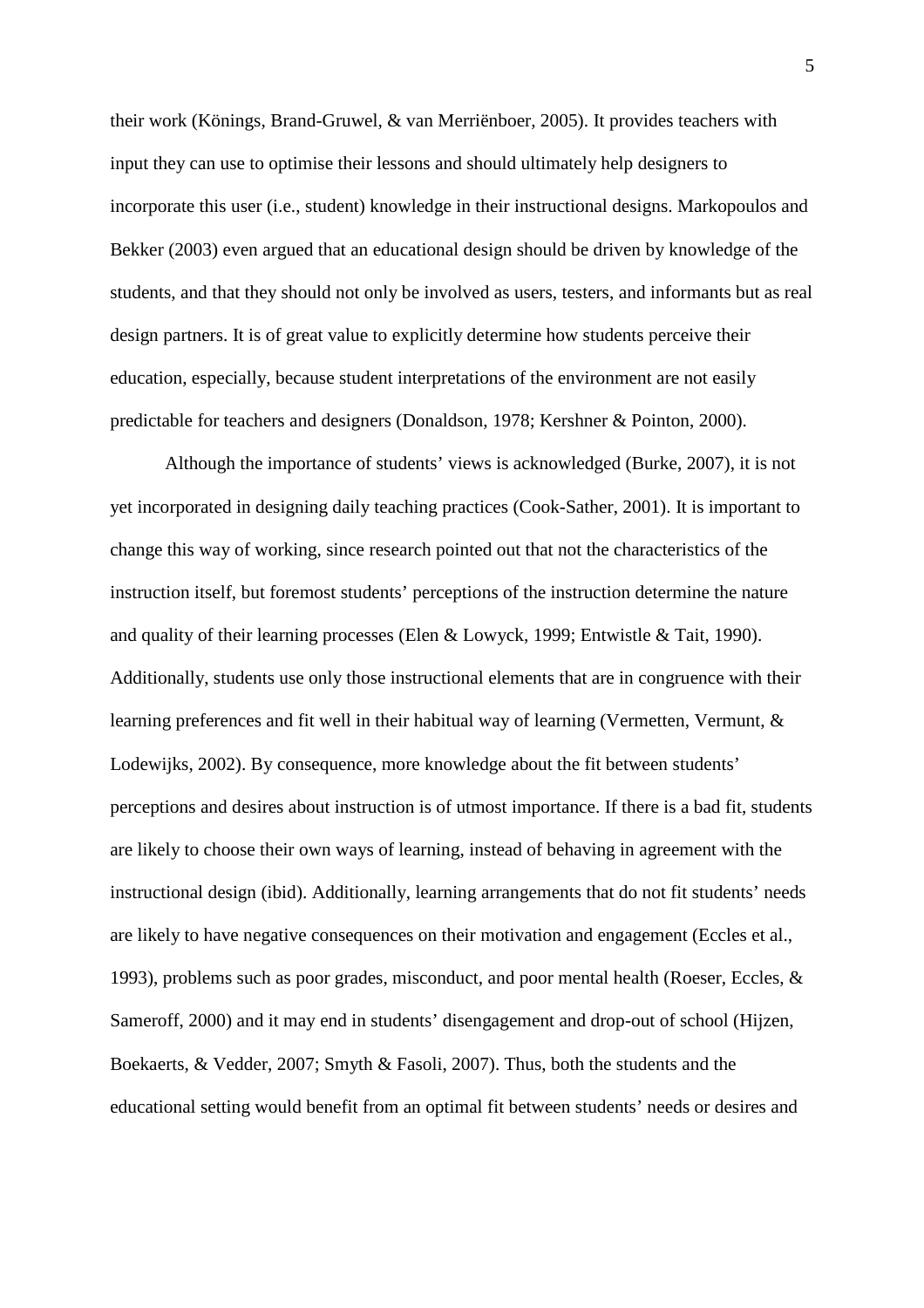their perceptions of the offered instruction. As an implication, students' criticisms and point of dissatisfaction (i.e., bad perceptions-desires fit) have to be taken very seriously.

Taken together, exploring the perceptions-desires fit as experienced by the students could offer insight and feedback about what is really going on in the class. Therefore, our first research question focuses on the degree to which high school students' perceptions of their (innovative) learning environment match with their desires about the instructional design.

### *Individual Differences between Students*

When listening to students and investigating their perceptions, desires, and the fit between both, it should be noticed that their reports are personal and varied, even if they follow the same lessons. This variation might be due to students' varying needs and expectations of an environment, and dissimilar values and norms used by the students to reflect on it (Levy, den Brok, Wubbels, & Brekelmans, 2003). Another source of variation in student reports is provided by the result of an interaction between internal, learning-related characteristics (metacognitive instructional knowledge) and external, environment-related characteristics of the education as it is offered to students (Luyten, Lowyck, & Tuerlinckx, 2001). Relevant internal learning-related variables described in the literature include (a) cognitive processing strategies, (b) regulation strategies, (c) motivational orientations, (d) conceptions about learning, and (e) affective processing strategies (Vermunt & Vermetten, 2004). For each of these learning-related student characteristics there is evidence for a relation with student perceptions and/or desires. So, we hypothesise to also find relations between these student characteristics and perceptions-desires fit.

First, students differ in their habits for using different kinds of *cognitive processing strategies* (i.e., cognitive activities that students use to process learning contents), which are likely to be related to the perceptions of the learning environment (e.g., Entwisle & Ramsden, 1983; Entwistle & Tait, 1990; Trigwell & Prosser, 1991). Students who use deep processing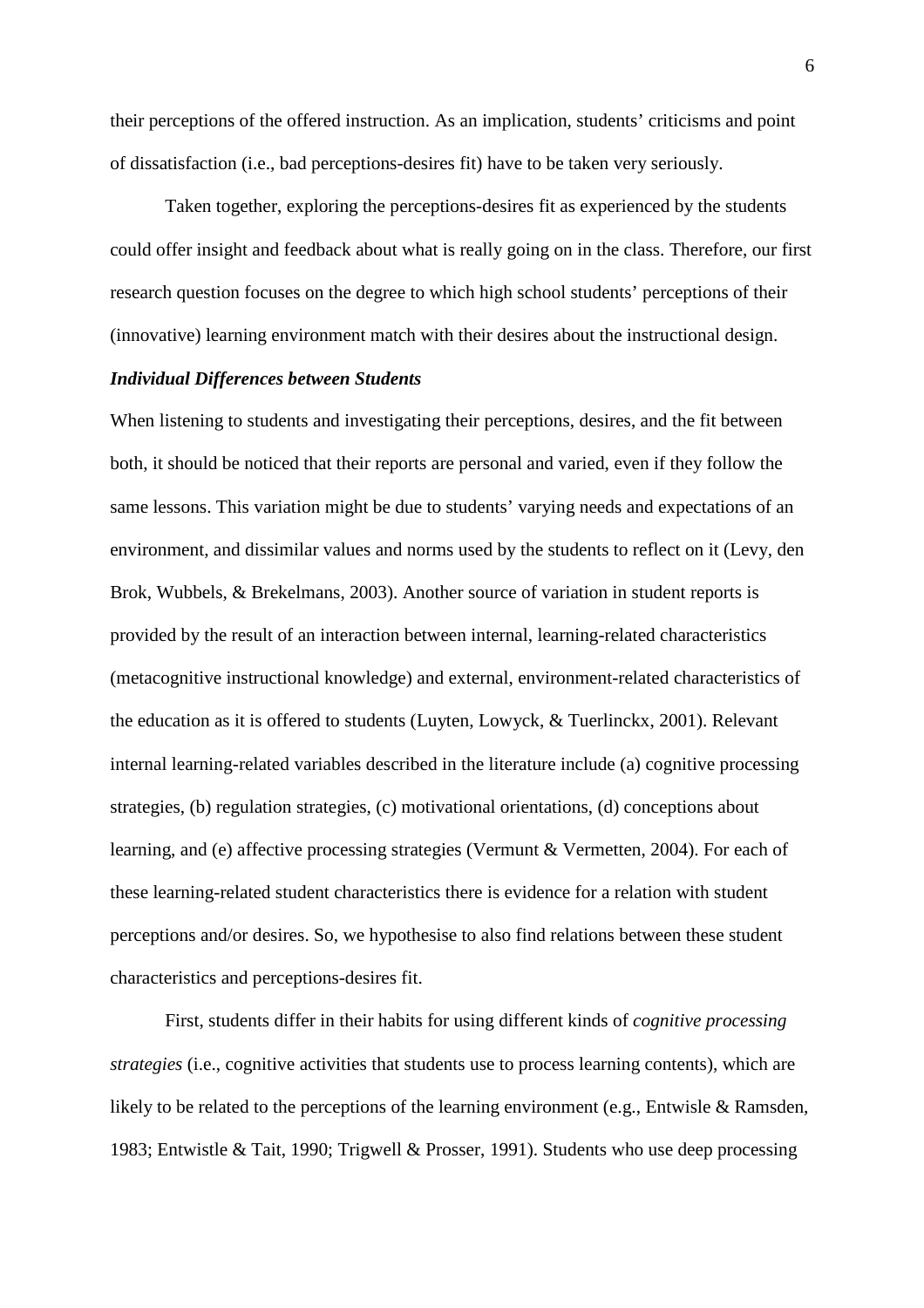strategies perceive the learning environment as more personalised, more strongly encouraging active learning, and requiring more use of inquiry skills than students using stepwise processing strategies (Dart, 1999). Cognitive processing strategies are also related to desires about the learning environment: Students prefer an environment that supports their habitual way of learning (Entwistle & Tait, 1990).

Second, the use of *regulation strategies* varies among students. In the way students regulate and steer their own learning process, they can either regulate and manage their own learning process themselves, or rely heavily on the teacher or the environment for regulation, or even experience a complete lack of regulation during learning (Vermunt, 1998). Students who use self-regulatory strategies, actively manage their environment, adapt to it, and change the environment to better fit their desires and needs (Pintrich & Schauben, 1992). These regulation strategies might lead to a better fit between students' perceptions and desires in a learning environment.

Third, students' *motivational orientations* (i.e., personal goals or motives students have for learning and going to school) seem relevant: Changes in motivation can be explained by changing experiences of the lessons during a school year (Bong, 2005). Learning arrangements which badly fit students' needs (i.e., bad perceptions-desires fit) are likely to have negative consequences on students' motivation and engagement (e.g., Eccles et al., 1993), which in turns leads to inferior school performance (Schwinger, Steinmayr & Spinath, 2009; Steinmayr & Spinath, 2009). When students experience their educational needs (e.g., self-determination) as being neglected or frustrated they become even vulnerable for dropping out of school (Hardre & Reeve, 2003), which can be considered as the most serious loss of motivation for learning.

Fourth, students' *conceptions about learning* and what constitutes learning relate to their perceptions of a learning environment (e.g., Dart et al., 2000). Conceptions influence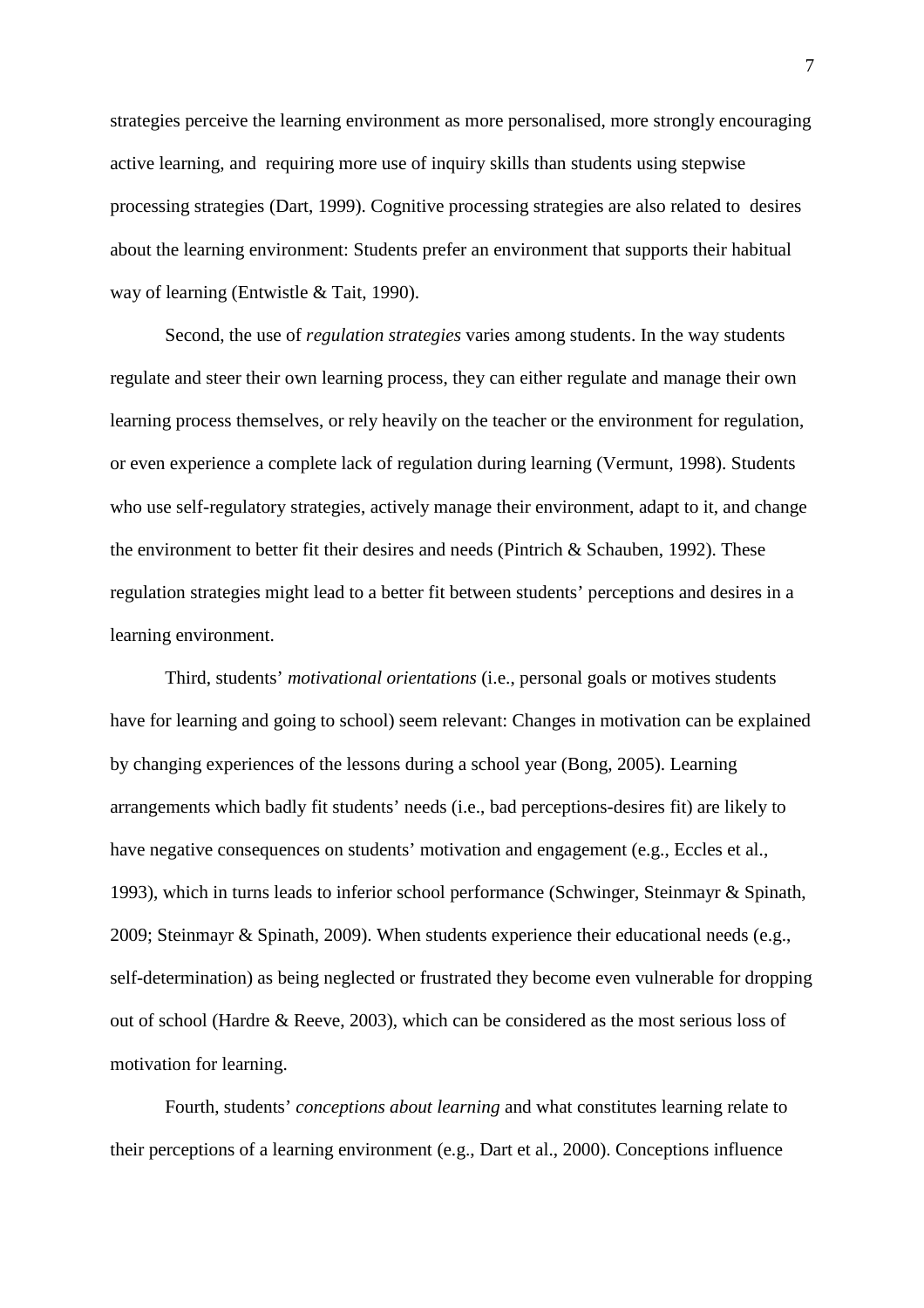perceptions as they can be seen as lenses through which people perceive and interpret the world (Pratt, 1992). Tsai (2000) reported relationships between conceptions of knowledge and students' perceptions of instruction, as well as their preferences about how to learn: Students with constructivist oriented beliefs pref environments in which knowledge construction has a prominent place. These students also perceive the environment differently, as they better understand the complexity of the offered environment and the learning opportunities they have in it (Campbell et al., 2001). Moreover, students' conceptions or epistemological beliefs indirectly influence learning approaches, as they are clearly related to the perceptions of the environment (Ozkal et al., 2009). Since both perceptions and desires relate to conceptions about learning, perceptions-desires fit may also relate to students' conceptions.

Fifth and last, *affective processing strategies* might also be related to students' perspectives on learning (Vermunt & Vermetten, 2004). Affect refers to emotions and affective states, which may influence students' learning processes. Students' perceptions of teaching are related to the affective value of school: Positive perceptions contribute to liking school and enthusiasm to participate in learning activities (Ireson & Hallam, 2005). Enthusiasm and positivism about school are only possible if the perceptions match with students' desires and, thus, a relation between affective processing strategies and perceptionsdesires fit is hypothesised in our study.

In sum, various studies have shown that different learning-related student characteristics are related in some way to student perceptions and/or desires. However, they have all been studied separately, not in coherence with each other and the relations with perceptions-desires fit is underexposed. The current study investigates which learning-related student characteristics are related most strongly to their perceptions-desires fit. Based on the literature, it can be hypothesized that motivational orientation will be strongly related to perceptions-desires fit (as these effects are described already fairly detailed), but there are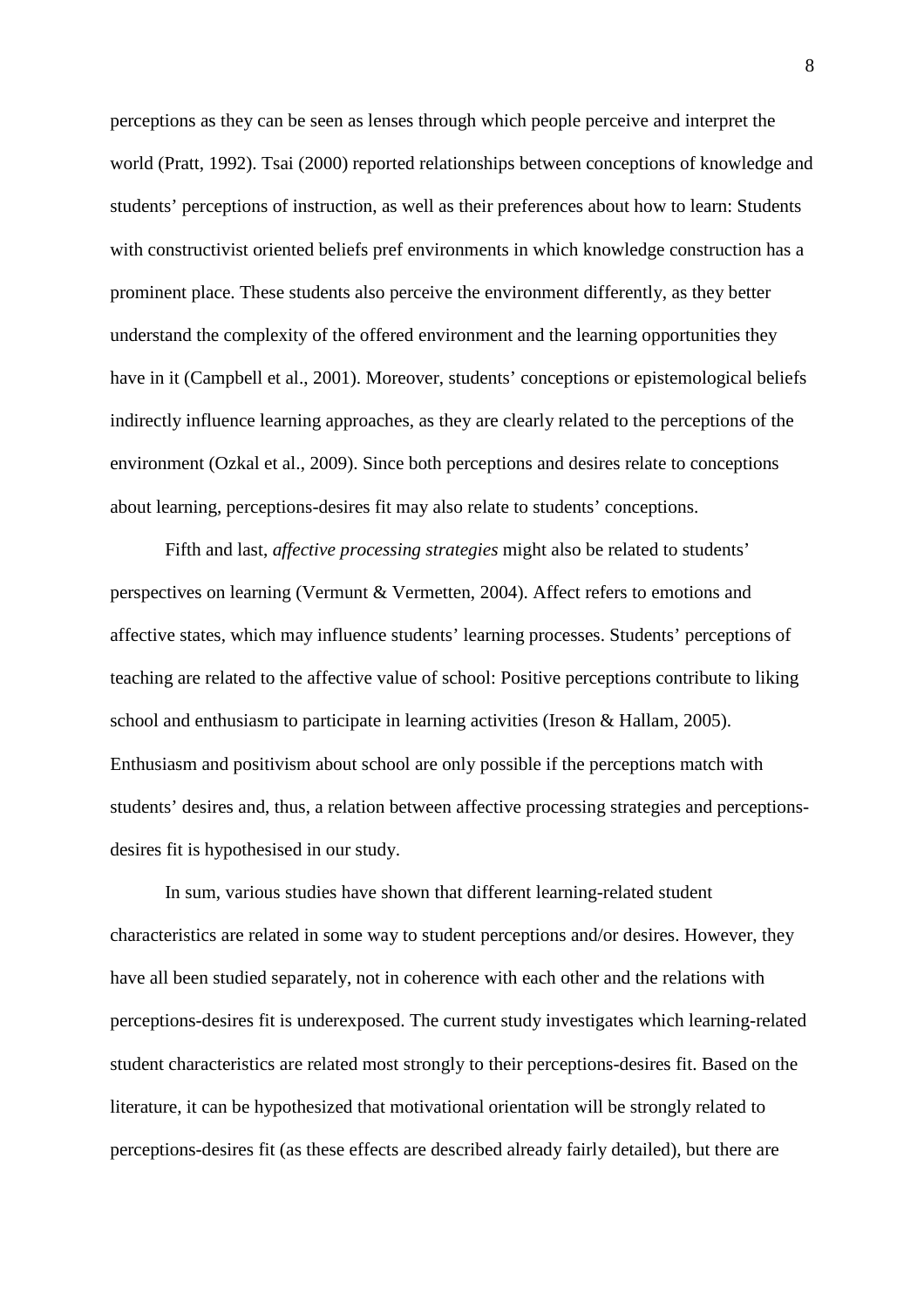limited indications to define a hierarchy of importance of variables beforehand. For getting a clearer view we will include all mentioned learning-related student characteristics in one study.

Taken together, the current study answers two research questions: (1) To what extent do students' perceptions of their learning environment fit with their desires about different aspects of modern education? As modern education is based on principles of cognitive psychology and constructivism, the focus will be on students' perceptions-desires fit with respect to several characteristics of modern education; (2) How does the degree of fit between students' perceptions and desires relate to learning-related characteristics, in particular, cognitive processing strategies, regulation strategies, motivational orientations, conceptions about learning, and affective processing strategies?

#### **Method**

#### *Participants*

The sample consisted of 1146 students of five schools for secondary education in the Netherlands. All 10<sup>th</sup> graders (mean age = 16.32 years,  $SD = .60$ ) of these schools participated in the study. They were following either senior general secondary education (47.2 %) or preuniversity education (52.8 %).

### *Materials*

#### *The learning environment.*

The context of this study is a nationwide innovation in Dutch secondary education called the Second Phase (Ministerie van Onderwijs, Cultuur, en Wetenschap [Dutch Ministry of Education, Culture, and Science], n.d.; Stuurgroep Profiel Tweede Fase Voortgezet Onderwijs [Steering Committee for the Profile for the Second Stage of Secondary Education], 1995). The Second Phase requires students to independently acquire skills and knowledge to better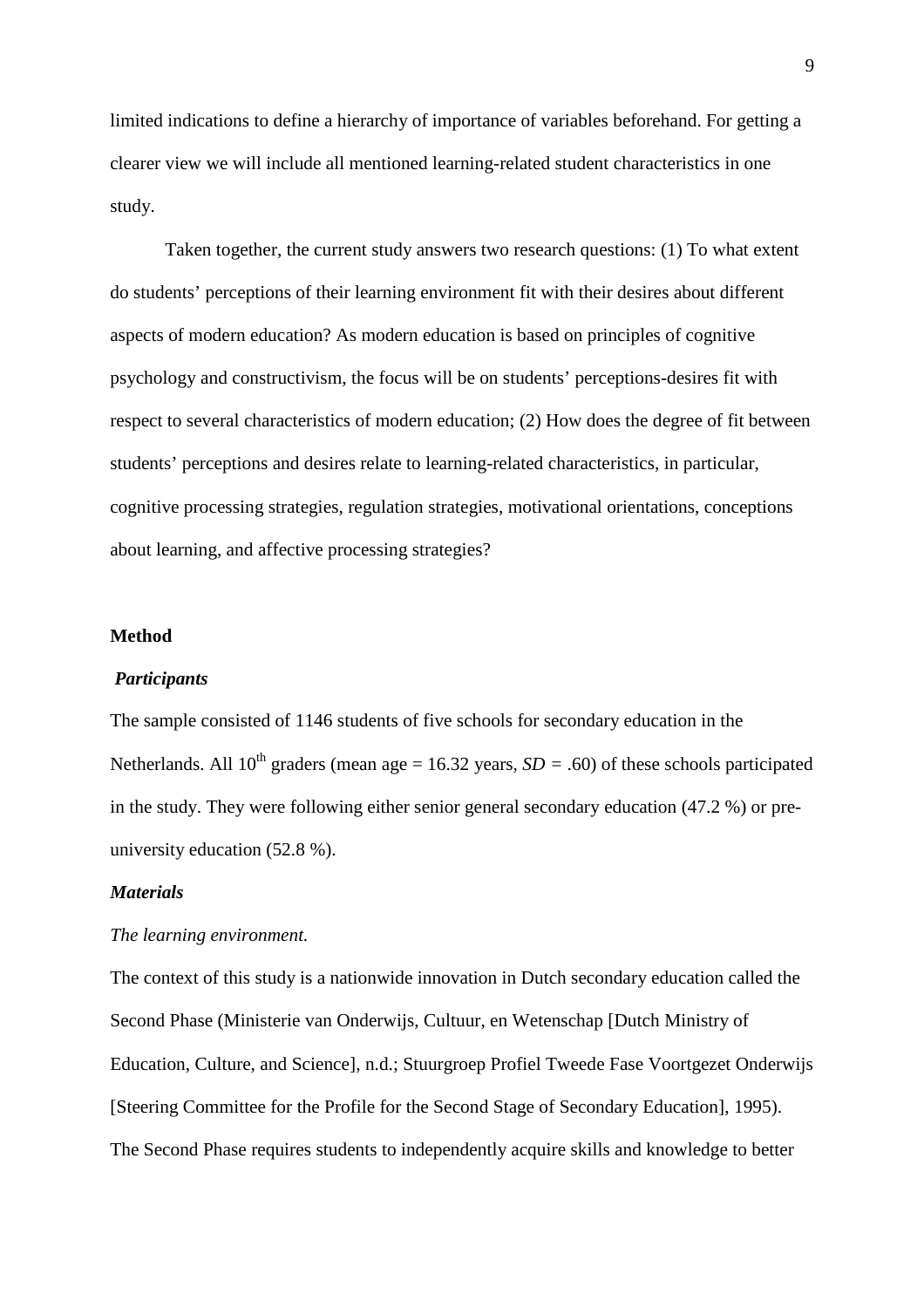prepare them for higher professional education and university. Students learn in a selfdirected way with ample opportunities for collaborative learning. There is more room for individual differences than in the traditional educational system, and teachers have to take these differences into account. The teacher's role is more like that of a coach and less like that of an instructor, which creates more opportunities for interaction between students and the teacher. The learning process is not only directed to knowledge acquisition but also to the selection and processing of the vast amounts of information available today. In addition, the coherence between knowledge and skills and the application of knowledge in subject-matter domains are emphasized. To summarise, the instructional design of the Second Phase includes all characteristics of a powerful learning environment.

#### *Inventory of Perceived Study Environment Extended (IPSEE).*

The IPSEE (Könings, Brand-Gruwel, Van Merriënboer, & Broers, 2008) measures students' perceptions of a particular learning environment and their desires about its design. The perceptions-desires fit pertains to the discrepancy between perception scores and desire scores. The IPSEE consists of 67 items. Thirty-one of these items originate from the Inventory of Perceived Study Environment (Wierstra, Kanselaar, van der Linden, & Lodewijks, 1999; Picarelli, Slaats, Bouhuijs, & Vermunt, 2006). To measure the characteristics of powerful learning environments as described by Könings, Brand-Gruwel, and Van Merriënboer (2005) more completely another 36 items were constructed.

The items of the IPSEE cover eight scales (see Table 1) that are considered as central characteristics of modern education. The scale *fascinating contents* contains items about the extent to which the learning contents are interesting, challenging, and personally relevant for the students. The scale *productive learning* indicates little emphasis on sole reproduction of learning contents but rather on an active process of making sense of the subject matter. The scale *integration* concerns integration of newly acquired knowledge with prior knowledge, of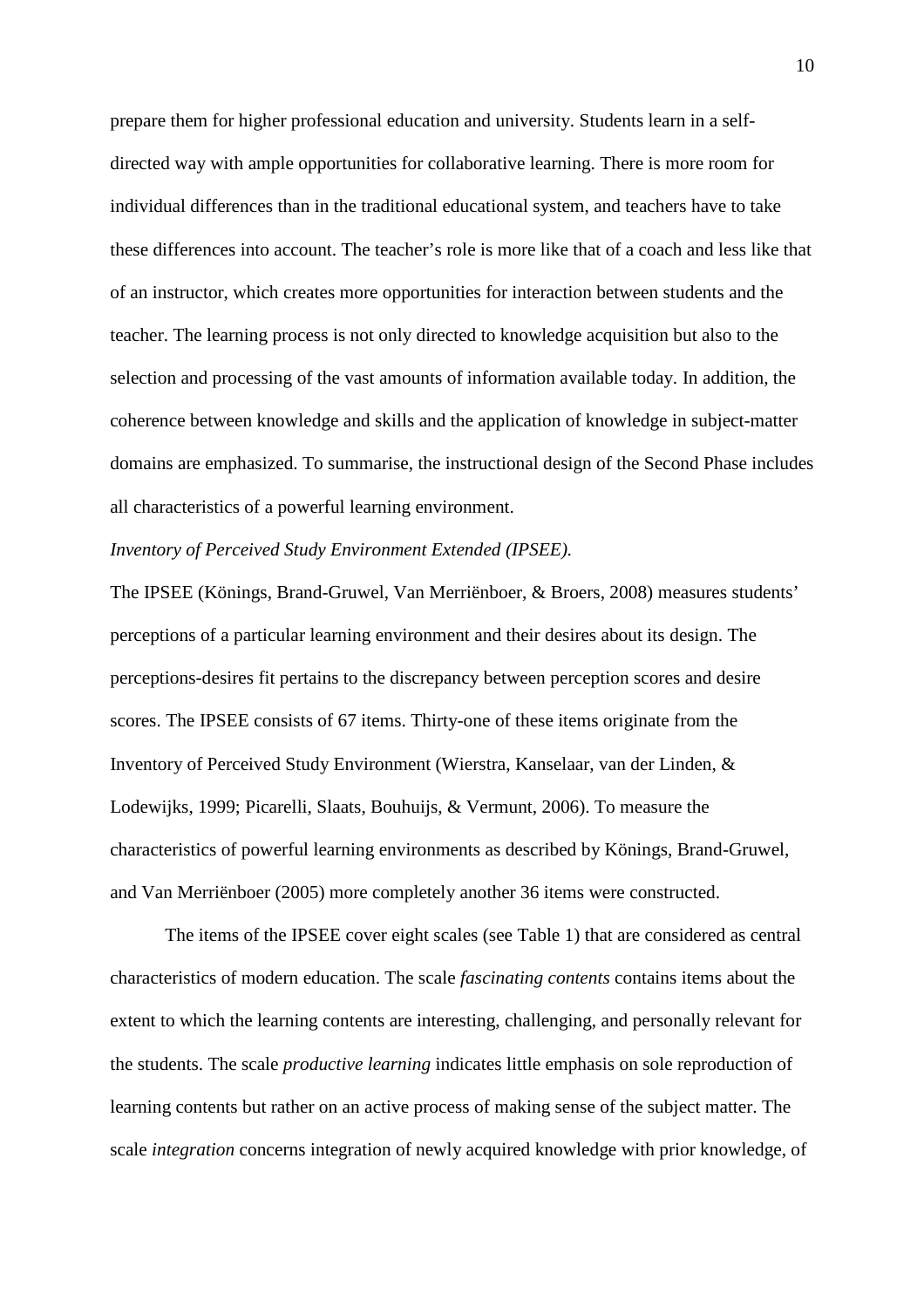different subject matter domains, and of knowledge and skills The scale *student autonomy* measures attention paid to students' self-directedness with regard to content of learning, way of learning, and planning of time. The scale *interaction* incorporates collaboration with peers and interaction with the teacher. The scale *differentiation* inquires opportunities for students to choose and perform different learning tasks, solve problems in different ways, and use different learning materials. The scale *clarity of goals* includes items about the clarity of instructional goals and task demands. The scale *personalization* measures the availability of support from teachers.

### \*\*\* TABLE 1 NEAR HERE \*\*\*

A sample item of each scale is included in Table 1. All items contain a statement about one of the characteristics of the learning environment and two questions, one related to the perceptions of a characteristic and one related to its desirability, as in the following example:

Students can decide for themselves how they wish to learn during the course.

- a) This happens.
- b) I would like this to happen.

The questions are answered on a 6-point scale, ranging from totally disagree (score = 1) to totally agree (score = 6). Scores on question A indicate students' perceptions and scores on question B indicate students' desires. The discrepancy (i.e., absolute difference) between the scores on A and B refers to the perceptions-desires fit with respect to the education offered (see also, Wierstra, Kanselaar, van der Linden, & Lodewijks, 1999). Discrepancy scores range from 0, indicating a good perceptions-desires fit, to 5 what indicates an inferior perceptions-desires fit. So, higher discrepancy scores refer to low fit. For reaching conceptual congruence between the numerical scores and the meaning of the level of fit, discrepancy scores are recoded so that a score of 0 indicates lowest fit (i.e., minimum) and the score of 5 refers to the highest fit (i.e., maximum). Fit scores are computed as 5 - discrepancy score.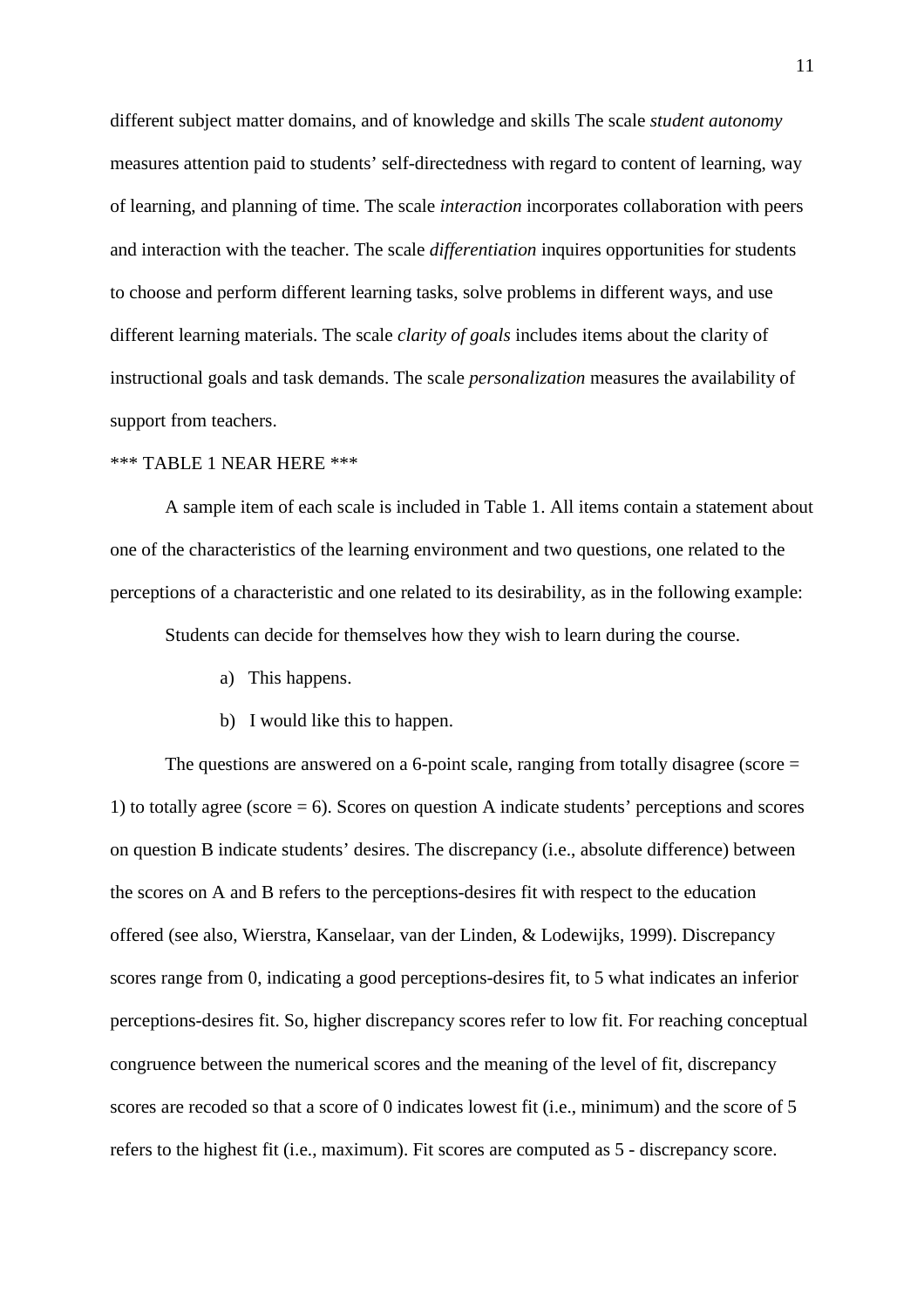Internal consistencies of the IPSEE scales are presented in Table 1. All Cronbach's alpha coefficients were above .70, except coefficients for the scale *differentiation*, which were above .65. They were all acceptable.

#### *Inventory of Learning Styles for Secondary Education (ILS-SE).*

This questionnaire (Vermunt, 1992; Vermunt, Bouhuijs, and Picarelli, 2003) measures learning-related characteristics on the basis of the usual way of learning of secondary school students. The ILS-SE consists of 100 items divided in five clusters: (a) processing strategies (cognitive activities that students use to process learning contents), (b) regulation strategies (the way students regulate their own learning process), (c) motivational orientations (personal goals or motives students have for learning and going to school), (d) conceptions of learning (mental models about learning), and (e) affective processing strategies (emotional aspects of learning). Each of the five clusters contains several scales, which are presented in Table 2. \*\*\* TABLE 2 NEAR HERE \*\*\*

For each item, students rate the degree to which that particular statement corresponds to their own learning on a 5-point scale. Information about internal consistencies of the scales is included in Table 2; all Cronbach's alpha coefficients were acceptable. For four scales the coefficients were above .60; for the other scales the coefficients were above .70.

#### *Procedure*

The participants filled out the IPSEE and the ILS-SE during normal school hours. Before completing the questionnaires, students were instructed about the goal and the contents of the questionnaires and about the scoring method. The IPSEE took between 30 and 40 minutes to complete; the ILS-SE took between 20 and 30 minutes to complete.

#### *Data Analysis*

Paired-samples *t*-tests were used to test whether discrepancies between perceptions and desires – indicating perceptions-desires fit – were significant. Multiple regression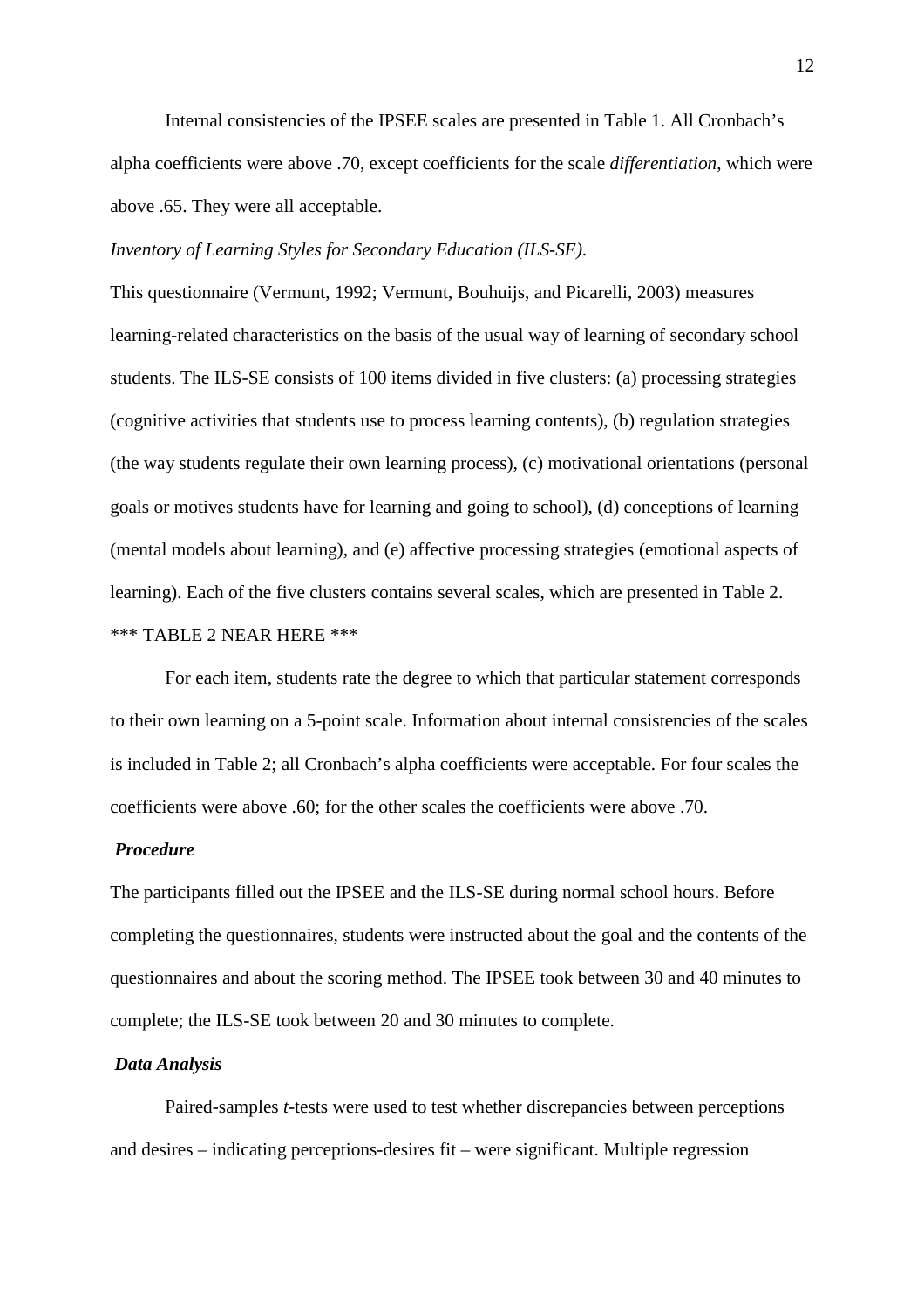analyses were conducted to investigate relations between perceptions-desires fit scores and learning-related student characteristics. In the following section only results are reported which are significant at a level of  $p < .01$ .

#### **Results**

#### *Perceptions-Desires Fit, Perceptions, and Desires*

Figure 1 presents the means of the perception and desire scores of the different scales of the IPSEE. By looking at the discrepancy between the perception bar and the desire bar, the perceptions-desires fit can be deduced.

### \*\*\* FIGURE 1 NEAR HERE \*\*\*

The more both scores differ, the poorer the perceptions-desires fit (see, e.g., fascinating contents). The more both scores match, the better the perceptions-desires fit (see, e.g., integration). Although the size of the discrepancy differs among scales, paired *t* tests showed that for all scales perception scores differed significantly from desire scores. Effect sizes were large ( $\eta^2$  between .37 and .76) for all but one scale. There was only a small effect on the scale differentiation ( $\eta^2$  = .01). Perception scores were always lower than desire scores ( $p < .01$ ), indicating that students prefer a more powerful environment than they actually perceive. Table 3 presents the descriptive statistics of the perceptions-desires fit scores, together with the perception and desire scores. It can be seen from the Table that perceptions-desires fit was worst for fascinating contents, the clarity of learning goals, and student autonomy.

\*\*\* TABLE 3 NEAR HERE \*\*\*

 Furthermore, one-sample *t*-tests showed that on four of eight scales perception scores were significantly higher than the neutral score of 3.5 ( $p < .01$ ), indicating that students perceived these characteristics of PLEs to be present in their actual learning environment: Integration, interaction, clarity of goals, and personalisation as higher than neutral. However,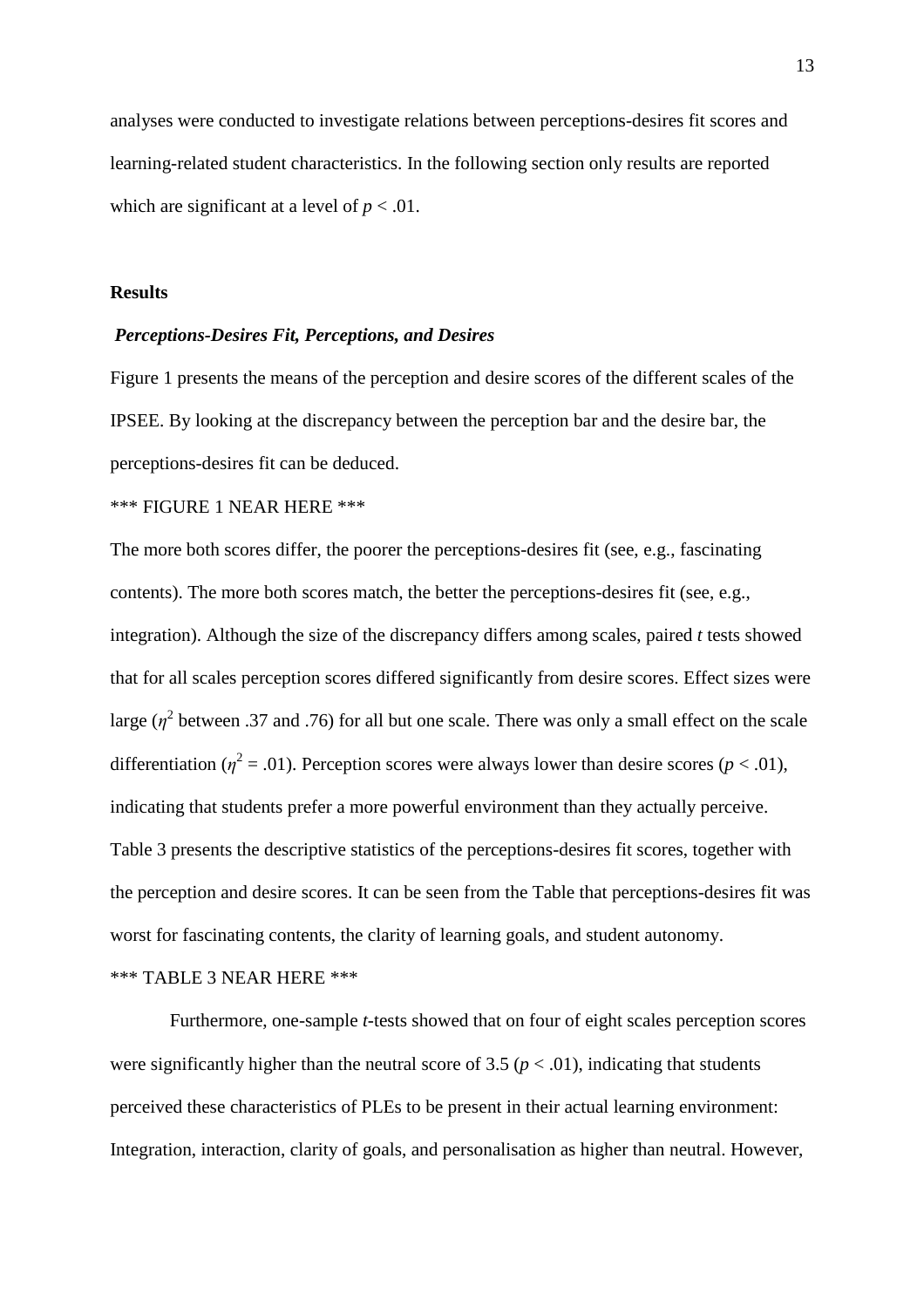perception scores were lower than 3.5 on half of the measured aspects of the environment: Fascinating contents, productive learning, student autonomy, and differentiation. Analyses on the desire scores showed that on seven of the eight scales desire scores were significantly higher than 3.5 ( $p < .01$ ), which means that students clearly preferred most of the characteristics of PLEs. As an exception, the desire about differentiation was significantly lower than the neutral score  $(p < .01)$ .

#### *Perceptions-Desires Fit Scores and Learning-Related Student Characteristics*

Table 4 presents the results of the multiple regression analyses investigating the relations between perceptions-desires fit scores and learning-related characteristics, separately per IPSEE scale. Several student characteristics were frequently related to perceptions-desires fit (i.e., on more than half of the IPSEE scales). These student characteristics will be described in more detail.

#### \*\*\* TABLE 4 NEAR HERE \*\*\*

 Perceptions-desires fit scores were negatively related to displaying motivation/concentration problems. The more motivation/concentration problems were reported by students, the worse their perceptions-desires fit scores for the scales fascinating contents, student autonomy, productive learning, interaction, integration, and differentiation. In contrast, a personally interested motivational orientation was positively related to better perceptions-desires fit on fascinating contents, clarity of goals, student autonomy, productive learning, personalisation, and differentiation.

Strikingly, perceptions-desires fit related most frequently to a motivational and an affective subscale: A personally interested motivational orientation contributes to better perceptions-desires fit, whereas motivation/concentration problems contribute to inferior perceptions-desires fit. Since perceptions-desires fit is based on the discrepancy between perceptions and desires, the lower perceptions-desires fit scores of students with motivational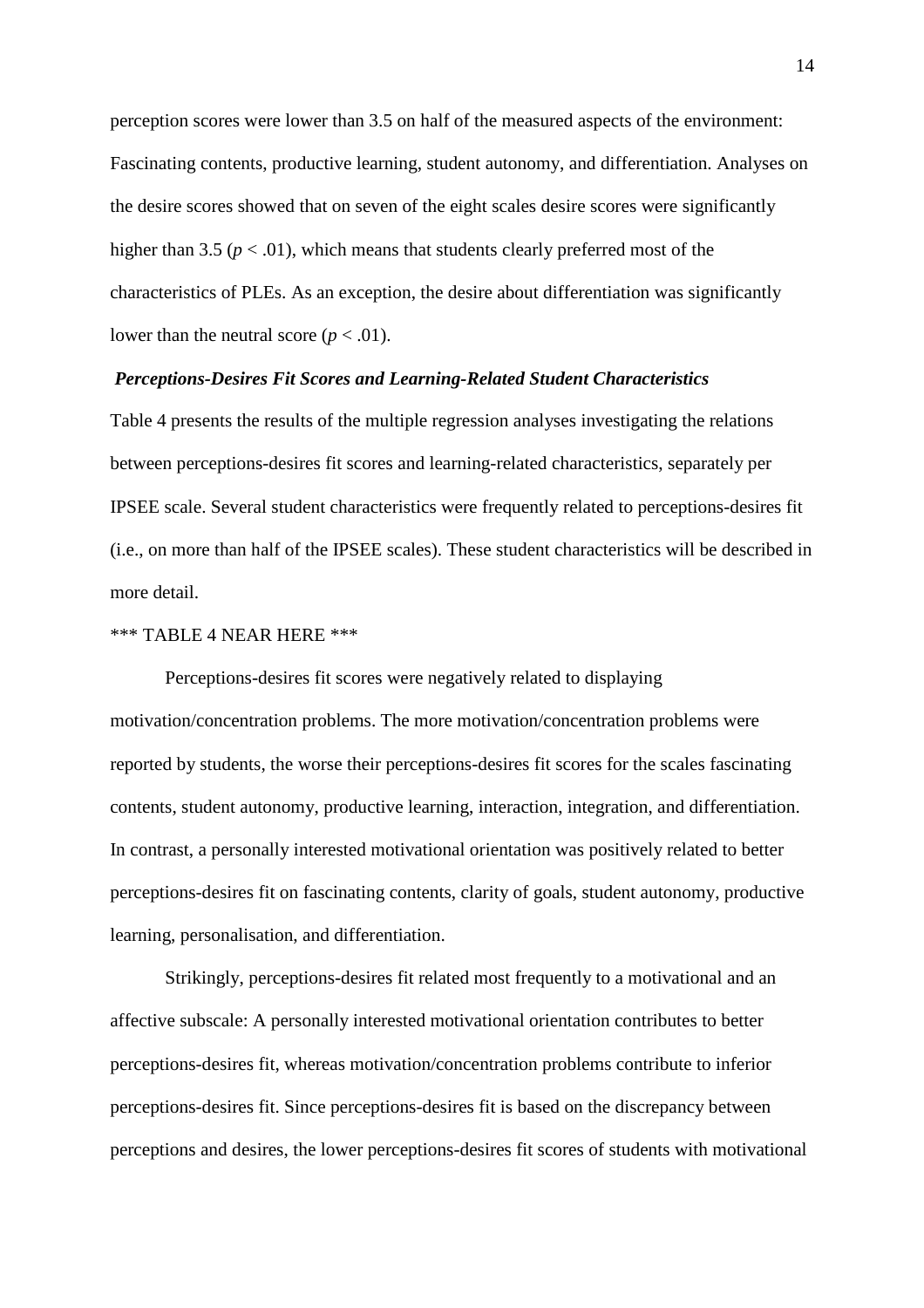and concentration problems could be due to lower perception scores, higher desire scores, or a combination of both. Likewise, personally interested students could have better fit scores because of higher perceptions, more moderate desires, or a combination of both. Therefore, we conducted some extra explorative (multiple regression) analyses on the relations between perception scores and learning-related student characteristics, and between the desire scores and students' characteristics.

Table 5 presents the results on the relations between perceptions and learning-related characteristics. Results on relations between desire scores and learning-related characteristics are presented in Table 6. The variables of interest are printed in **bold** (personally interested) or underlined (motivation/concentration problems). It turned out that on the scales with positive relations between perceptions-desires fit scores and personal interest (see Table 4), also positive relations were found between perception scores and personal interest (for fascinating contents, student autonomy, clarity of goals, and personalisation; see Table 5), but not for desire scores (Table 6). These findings indicate that higher perceptions-desires fit scores of personally interested students are likely to originate from their more positive perceptions of the environment.

#### \*\*\* TABLES 5 AND 6 NEAR HERE \*\*\*

On the scales with negative relations between perceptions-desires fit and motivation/concentration problems (see Table 4), negative relations with perception scores were found on five scales (for fascinating contents, productive learning, integration, interaction, and student autonomy; see Table 5) and a positive relations to desire scores on one scale (i.e., student autonomy; Table 6). On the vast majority of the scales, however, lower perceptions-desires fit scores of students with motivation/concentration problems seem to be due to lower perception scores, rather than to higher desire scores.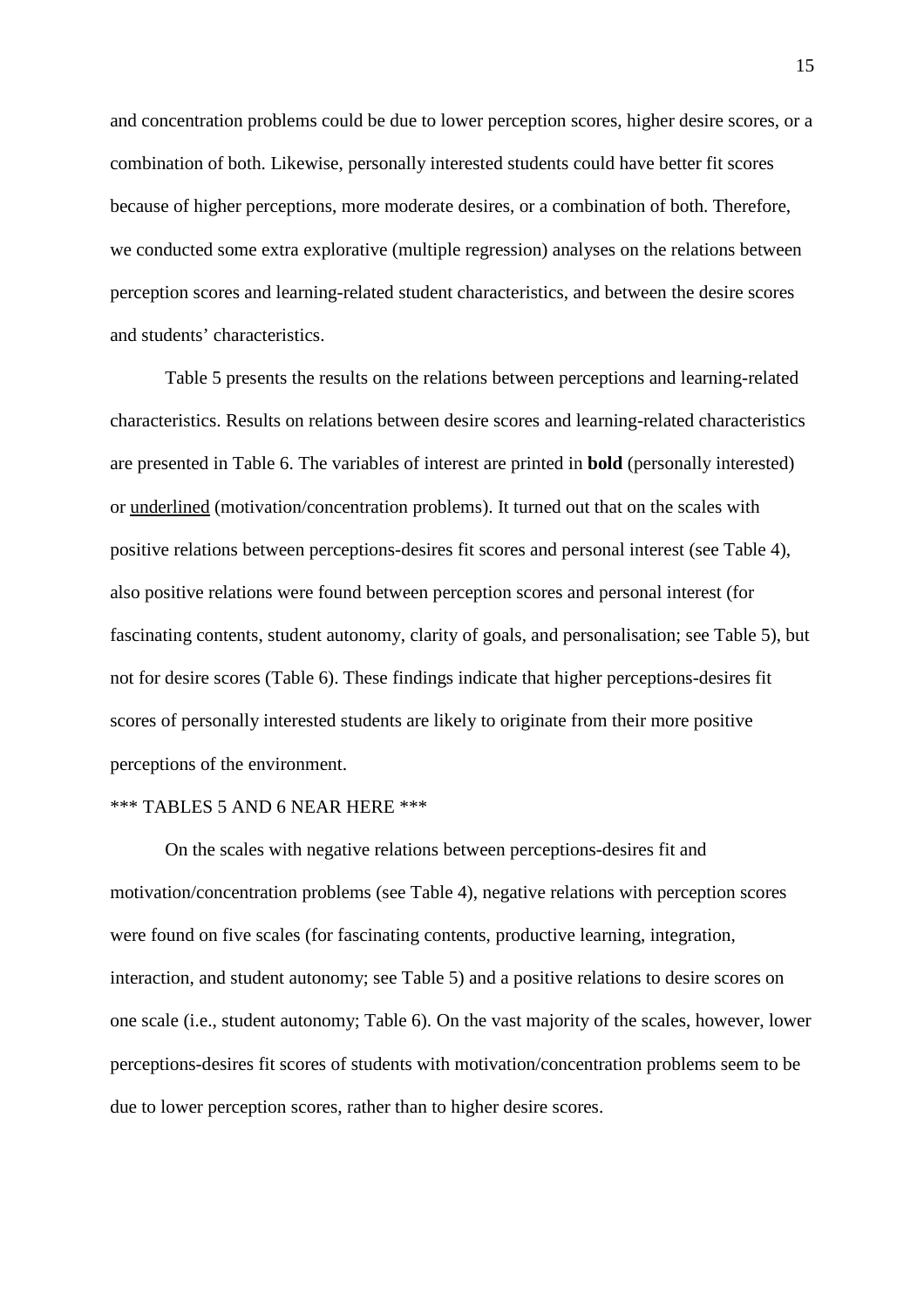### **Discussion and Conclusions**

This study aimed to provide insight in students' perceptions-desires fit with respect to their learning environment. For the first research question – to what extent do students' perceptions of their learning environment fit with their desires – the results show that students are least satisfied with the degree to which contents were fascinating for them, the clarity of goals, and the offered opportunities for student autonomy. Students clearly prefer all studied aspects of modern education, which is a very positive outcome as it indicates congruence between the aims of educational designers and students. The only exception is differentiation, which is not a popular characteristic of education for students.

However, students do not perceive all those aspects as being present in their education as we found that they deny to see, for example, lots of room for student autonomy . This finding could be due to the fact that students do not always have an accurate perception of teachers' intentions in education. For instance, a teacher might have the intention to be clear about learning goals, but if students do not pick up relevant signals of the teacher this does not have the intended effects (Broekkamp, 2003). Another possible explanation is that the educational design of the lessons is not yet as modern and innovative as it could be (Könings, Brand-Gruwel, & van Merriënboer, 2007a). Teachers experience practical problems that make it difficult to use new instructional methods or their persistent approaches to teaching may hinder a complete implementation of innovations (ibid).

The second research question focused on how perceptions-desires fit relates to learning-related student characteristics. The results show that motivational and affective subscales relate most clearly to perceptions-desires fit: Learning because of personal interest relates to a high perceptions-desires fit, whereas reporting motivation/concentration problems is strongly linked to a low perceptions-desires fit.. Although earlier research has also shown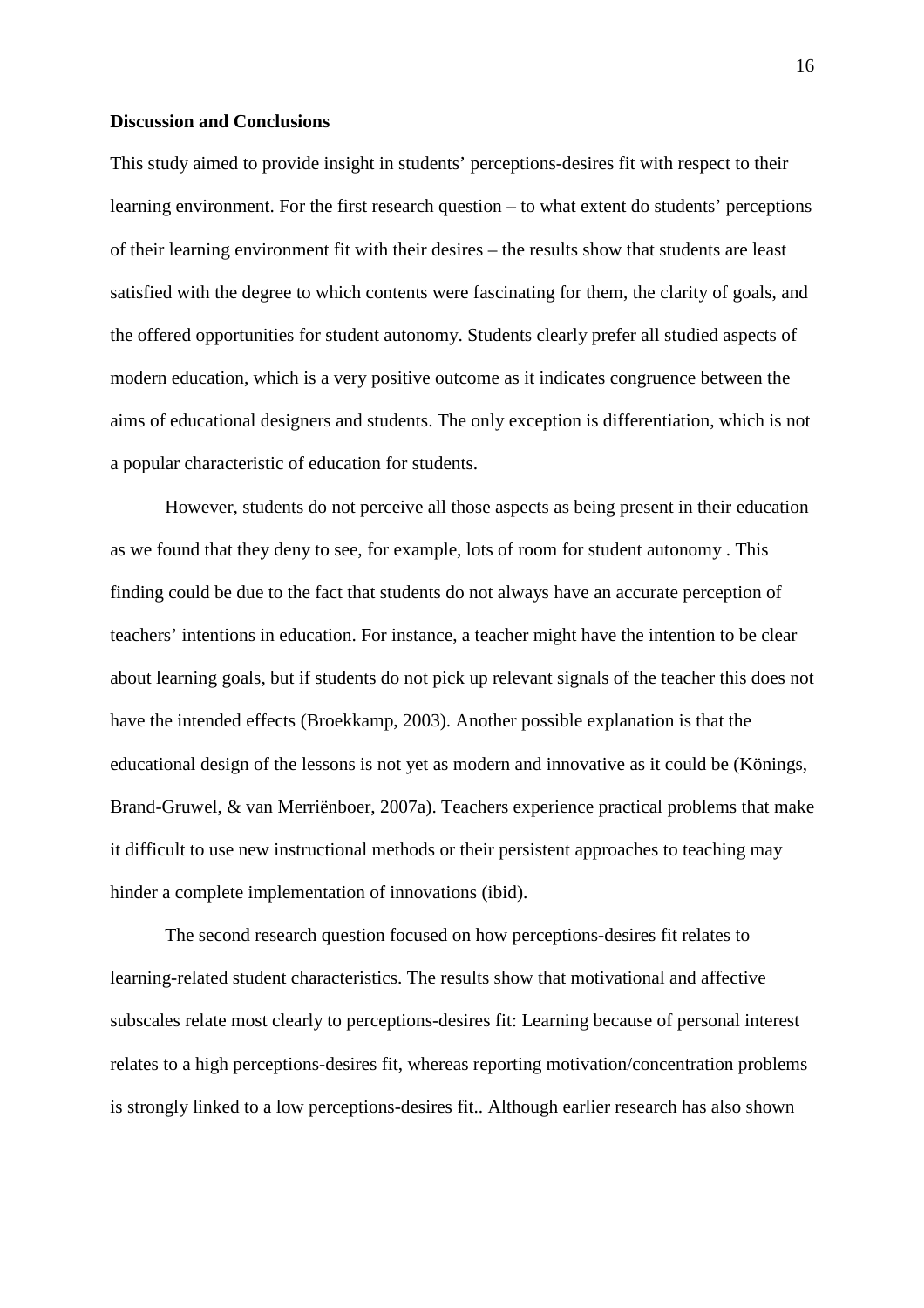relations with the other learning-related student characteristics, motivation and affective strategies appeared to be the most important variables in relation to perceptions-desires fit.

The found relations between variables, however, do not allow for any conclusions about the causal direction of found effects. Thus, do students become frustrated and loose motivation because of the education they follow? Or are they unhappy and do they attribute their negative feelings to school and the lessons? In daily life, a popular explanation is that because of puberty, many students do not value school because other things are more important for them. However, Roeser, Eccles, and Sameroff (2000) clearly distinguish between students for whom a low valuing of school is a marker for complex problems (e.g., poor motivation to learn, poor mental health, poor grades, affiliation with negative peers), and students who are just bored with their schooling. Other studies (Eccles et al., 1993) have also shown negative motivational consequences when the environment does not fit well to the developmental needs and does not foster enough developmental growth. In a longitudinal study, Hardre and Reeve (2003) found that experiences in the classroom predict levels of motivation and students' intentions to persist or drop-out, indicating a causal relation from perceptions-desires fit to motivation for learning.

Concluding, there is a genuine possibility that - at least part of - the students report motivation/concentration problems or low personal interest in learning because of characteristics of their current learning environment. This underlines the claim that education could be further improved by taking a closer look at students' perceptions-desires fit. Because students prefer lessons that incorporate the characteristics of PLEs more than currently perceived, their perspectives are worth to get a more prominent place in the design process of educational innovations.

A first theoretical implication is that motivational and affective student characteristics have to be considered as most important correlates to perceptions-desires fit. Although other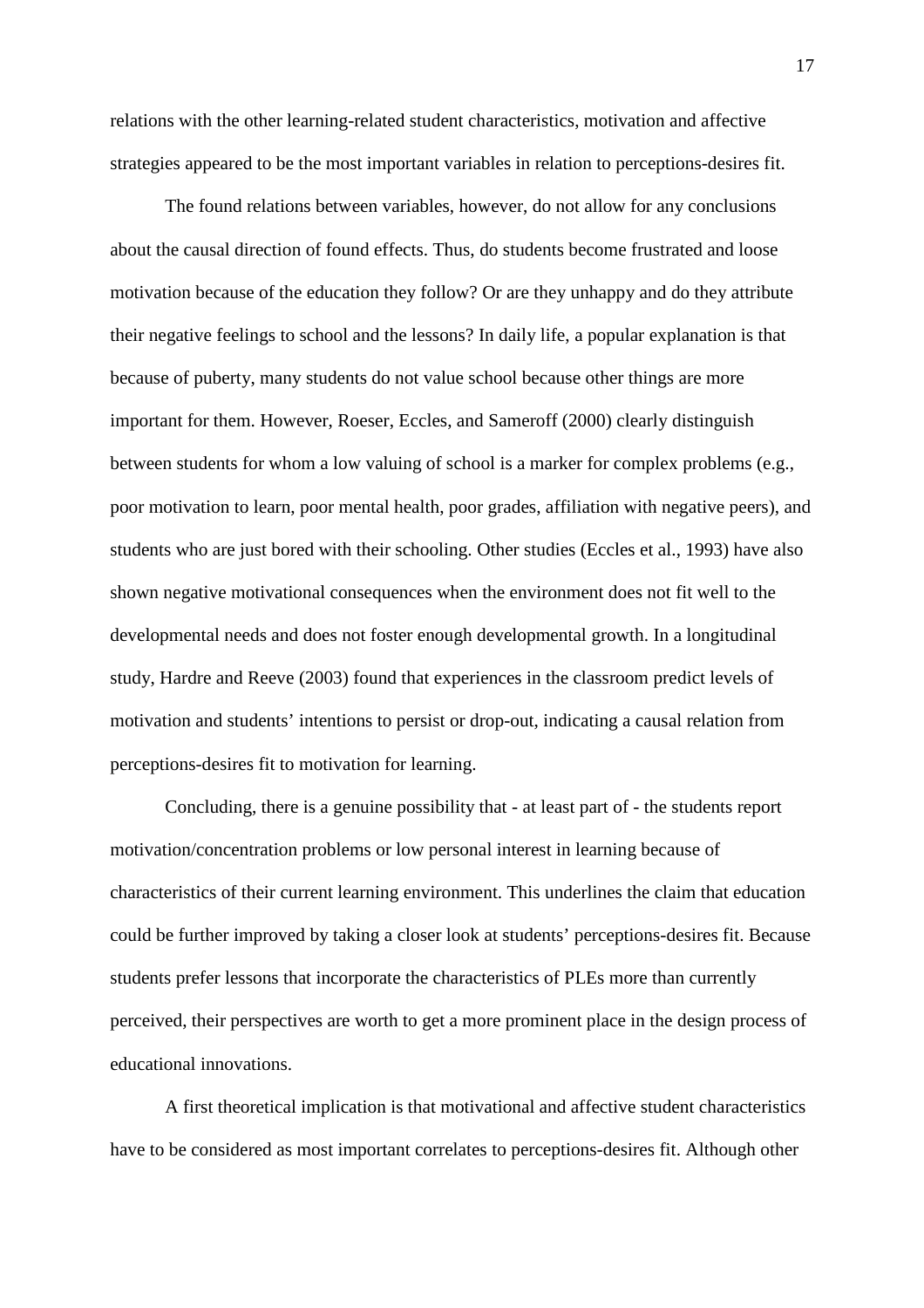characteristics may be important as well, in this study personally interested motivational orientation and motivation/concentration problems were identified as most closely related to perceptions-desires fit (in order, in a positive and a negative direction). Furthermore, students' perceptions-desires fit was introduced as an dependent variable in our study. Wierstra, Kanselaar, van der Linden, and Lodewijks (1999) already described dissatisfaction as the discrepancy between perceptions and desires, but it was not used before as an dependent variable. The current study shows that it is an important and informative additional construct when investigating students' perspectives on education.

A practical implication of this study is that, when listening to student experiences and suggestions for improving lessons (see e.g. Könings, van Zundert, Brand-Gruwel, & van Merriënboer, 2007b), it is important to include a representative sample of the student population in such a discussion. Both satisfied *and* dissatisfied students have to be consulted. Students with a low perceptions-desires fit should certainly not be excluded from such a discourse because their criticisms are unwelcome. Probably, these students will benefit most from the opportunity to contribute to the (re)design of their education.

A limitation of the current study is that students are asked to report on their perceptions-desires fit with respect to the lessons in their current school year. This provides only general measures, independent of specific subject matter or teacher. Investigating the perceptions-desires fit at a micro-level could be the focus of future research. Additionally, future investigations should give more clarity about the causal relations between perceptionsdesires fit and motivational and affective variables. It would be highly interesting to examine whether raising students' perceptions-desires fit by educational redesign could improve motivation and decrease motivation/concentration problems. Another interesting point for future research starts from our finding of students' resistance for differentiation. As

18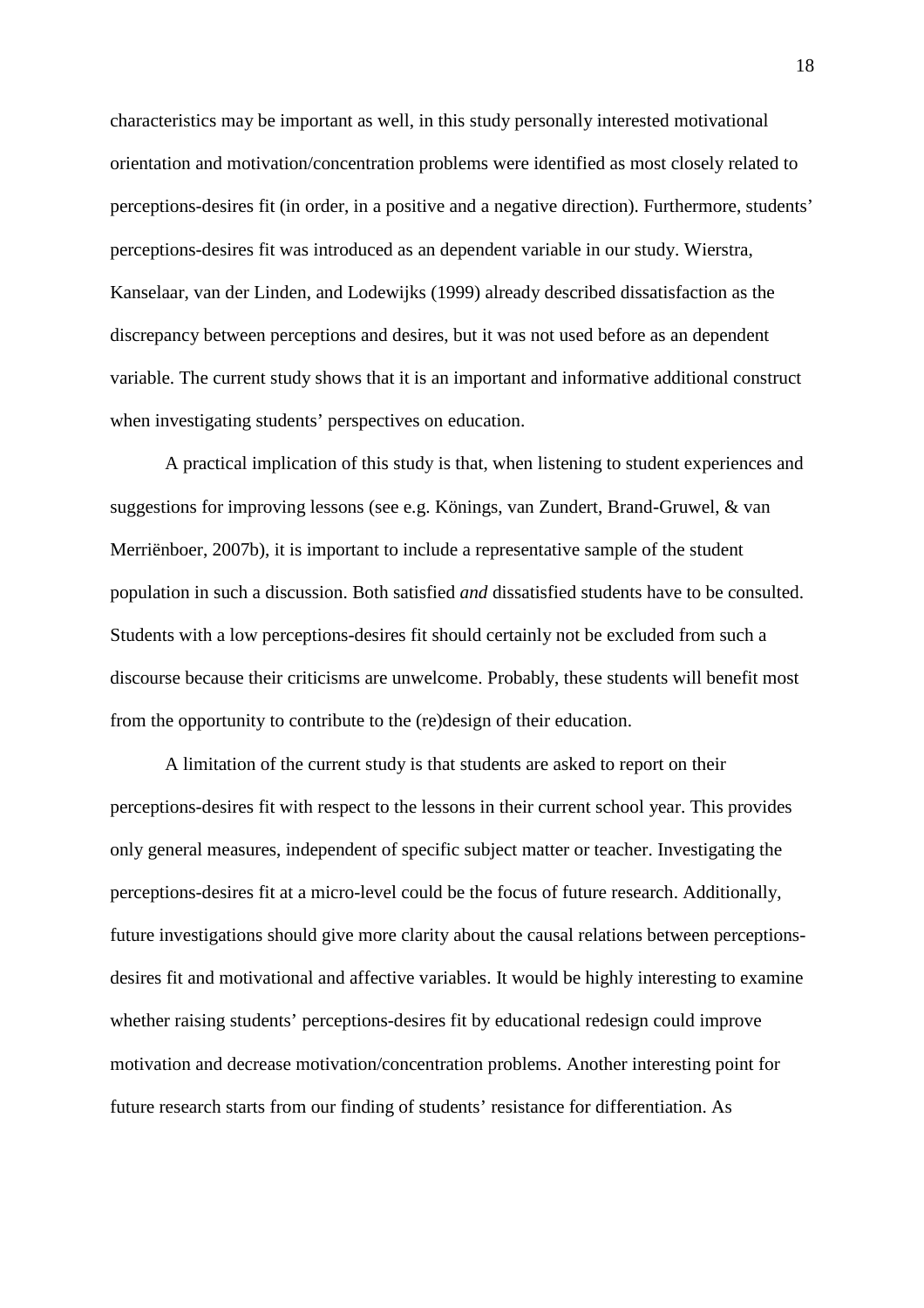differentiating education to adapt to individual needs seems crucial for optimising the perceptions-desires fit underlying causes have to be investigated.

To conclude, this study showed students' perceptions-desires fit can give clear indications for which aspects of lessons could be improved. As students consider almost all characteristics of modern education as desirable, meeting student wishes could contribute to more effective education. Additionally, the perceptions-desires fit showed to be clearly related to students' motivation and affective strategies. This study does not allow conclusions about the causal direction, but the available literature seems to indicate bidirectional relations. Improving education by accounting for the fit between students' perceptions and desires about education is thus likely to improve motivation besides a feasible effect on the quality of education. This supports our claim that teachers and designers need to take students' perceptions-desires fit into account more seriously.

#### **Acknowledgements**

This research was supported by the Netherlands Organisation for Scientific Research (NWO) under project number 411-01-052.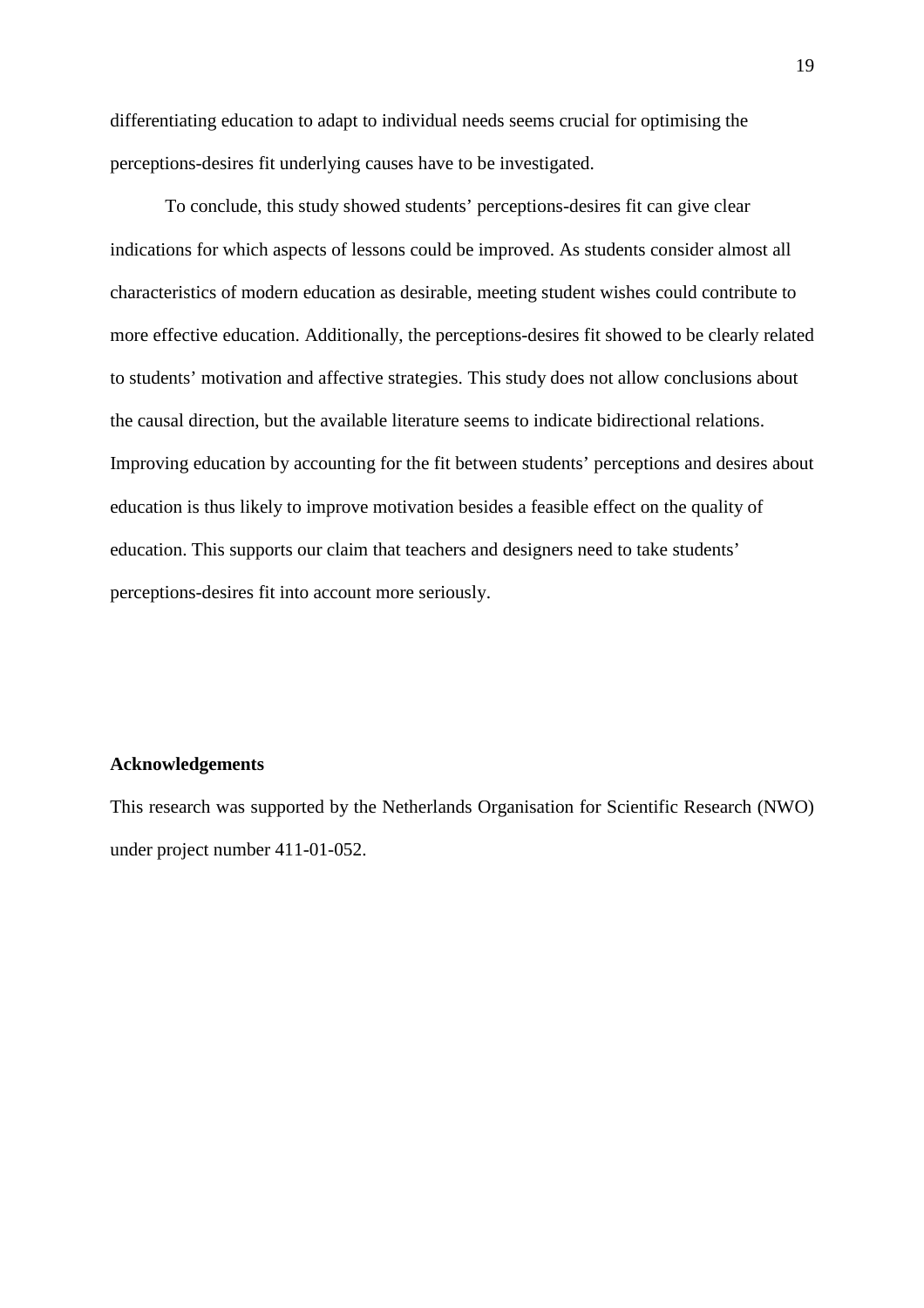#### **References**

- Bong, M. 2005. Within-grade changes in Korean girls' motivation and perceptions of the learning environment across domains and achievement levels. *Journal of Educational Psychology,* 97, 656-672.
- Broekkamp, H. 2003. *Task demands and test expectations: Theory and empirical research on students' preparation for a teacher-made test.* Unpublished doctoral dissertation, University of Amsterdam, The Netherlands.
- Burke, C. 2007. The view of the child: Releasing 'visual voices 'in the design of learning environments. *Discourse: Studies in the Cultural Politics of Education,* 28, 359-372.
- Campbell, J., Smith, D., Boulton-Lewis, G., Brownlee, J., Burnett, P. C., Charrington, S., et al. 2001. Students' perceptions of teaching and learning: The influence of students' approaches to learning and teachers' approaches to teaching. *Teachers and Training: Theory and Practice,* 7, 173-187.
- Cook-Sather, A. 2001. Unrolling roles in techno-pedagogy: Toward new forms of collaboration in traditional college settings. *Innovative Higher Education,* 26, 121-139.
- Dart, B., Burnett, P., Boulton-Lewis, G., Campbell, J., Smith, D., & McCrindle, A. 1999. Classroom learning environments and students' approaches to learning. *Learning Environments Research,* 2, 137-156.
- Dart, B. C., Burnett, P. C., Purdie, N., Boulton-Lewis, G., Campbell, J., & Smith, D. 2000. Students' conceptions of learning, the classroom environment, and approaches to learning. *The Journal of Educational Research,* 93, 262-270.

Donaldson, M. 1978. *Children's mind.* London: Fontana.

Doyle, W. 1977). Paradigms for research on teacher effectiveness [5]. In L. S. Schulman (Ed.), *Review of research in education* (pp. 163-197). Itasca, IL: F.E. Peacock.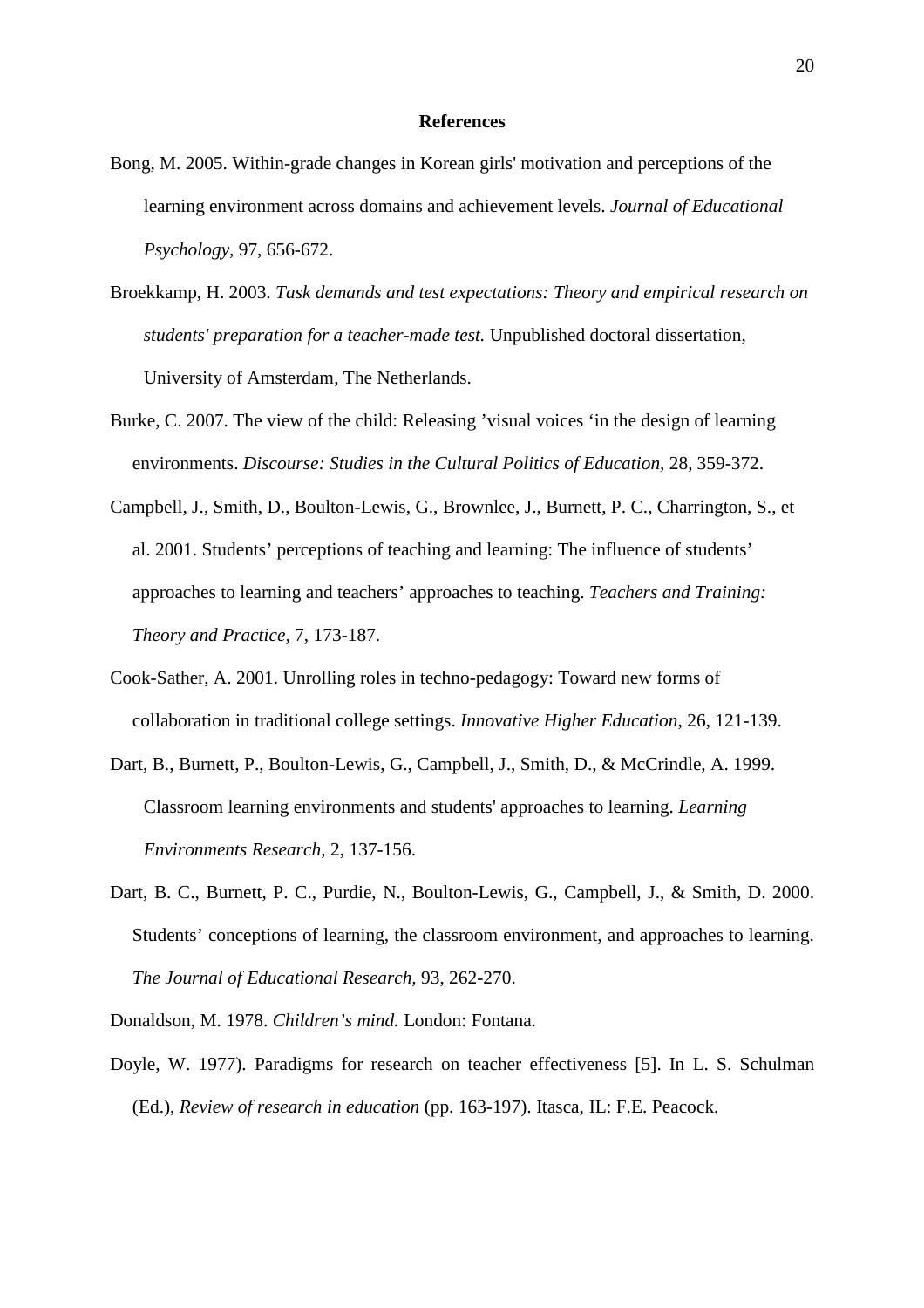- Druin, A. 2002. The role of children in the design of new technology. *Behaviour and Information Technology,* 21, 1-25.
- Eccles, J. S., Wigfield, A., Midgley, C., Reuman, D., Mac Iver, D., & Feldlaufer, H. 1993. Negative effects of traditional middle schools on students' motivation. *The Elementary School Journal,* 93, 553-574.
- Elen, J., & Lowyck, J. 1999. Metacognitive instructional knowledge: Cognitive mediation and instructional design. *Journal of Structural Learning & Intelligent Systems,* 13, 145-169.
- Entwistle, N. J., & Ramsden, P. 1983. *Understanding student learning.* London: Croom Helm.
- Entwistle, N., & Tait, H. 1990. Approaches to learning, evaluations of teaching, and preferences for contrasting academic environments. *Higher Education,* 19, 169-194.
- Flutter, J. 2006. This place could help you learn': student participation in creating better school environments*. Educational Review,* 58, 183-193.
- Hardre, P. L. & Reeve, J. 2003. A motivational model of rural students' intentions to persist in, versus drop out of, high school. *Journal of Educational Psychology,* 95, 347-356.
- Hijzen, D., Boekaerts, M., & Vedder, P. 2007. Exploring the links between students' engagement in cooperative learning, their goal preferences and appraisals of instructional conditions in the classroom. *Learning and Instruction,* 17, 673-687.
- Ireson, J., & Hallam, S. 2005. Pupils' liking for school: Ability grouping, self-concept and perceptions of teaching. *British Journal of Educational Psychology,* 75, 297-311.
- Kershner, R., & Pointon, P. 2000. Children's views of the primary classroom as an environment for working and learning. *Research in Education,* 64, 64-77.
- Könings, K. D., Brand-Gruwel, S., & van Merriënboer, J. J. G. 2005. Towards more powerful learning environments through combining the perspectives of designers, teachers and students. *British Journal of Educational Psychology,* 75, 645-660*.*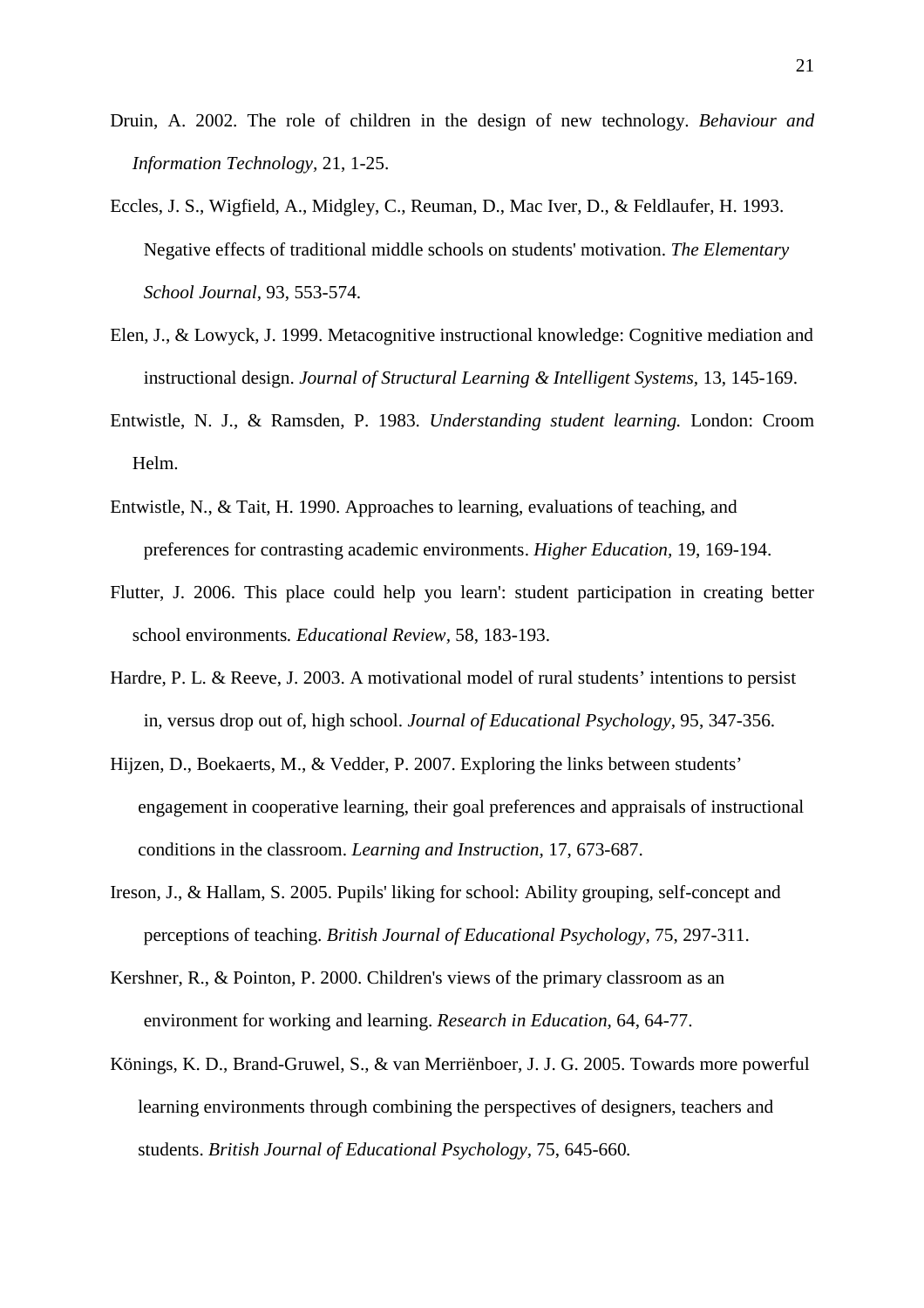- Könings, K. D., Brand-Gruwel, S. & van Merriënboer, J. J. G. 2007a. Teachers' perspective on innovations: Implications for educational design. *Teaching and Teacher Education,* 23, 985-997*.*
- Könings, K. D., van Zundert, M. J. Brand-Gruwel, S. & van Merriënboer, J. J. G. 2007b. Participatory design in secondary education: Its desirability and feasibility according to teachers and students. *Educational Studies,* 33, 445-465.
- Könings, K. D., Brand-Gruwel, S., van Merriënboer, J. J. G., & Broers, N. 2008. Does a new learning environment come up to students' expectations? A longitudinal study. *Journal of Educational Psychology,* 100, *535-548.*
- Lan, W. & Lanthier, R. 2003. Changes in students' academic performance and perceptions of school and self before dropping out of schools. *Journal of Education for Students Placed at Risk,* 8, 309-332.
- Levy, Y. 2007 Comparing dropouts and persistence in e-learning courses. *Computers and Education,* 48, 185-204.
- Levy, J., Den Brok, P., Wubbels, T., & Brekelmans, M. 2003. Students' perceptions of interpersonal aspects of the learning environment. *Learning Environments Research,* 6, 5-36.
- Luyten, L., Lowyck, J., & Tuerlinckx, F. 2001. Task perception as a mediating variable: A contribution to the validation of instructional knowledge. *British Journal of Educational Psychology,* 71, 203-223.
- Markopoulos, P., & Bekker, M. 2003. Interaction design and children. *Interacting with Computers,* 15, 141-149.
- Ministerie van Onderwijs, Cultuur en Wetenschap (n.d.) *Dossier Tweede Fase [Dossier Second Phase].* Retrieved August 1, 2005, from http://www.minocw.nl/tweedefase/factsheet.html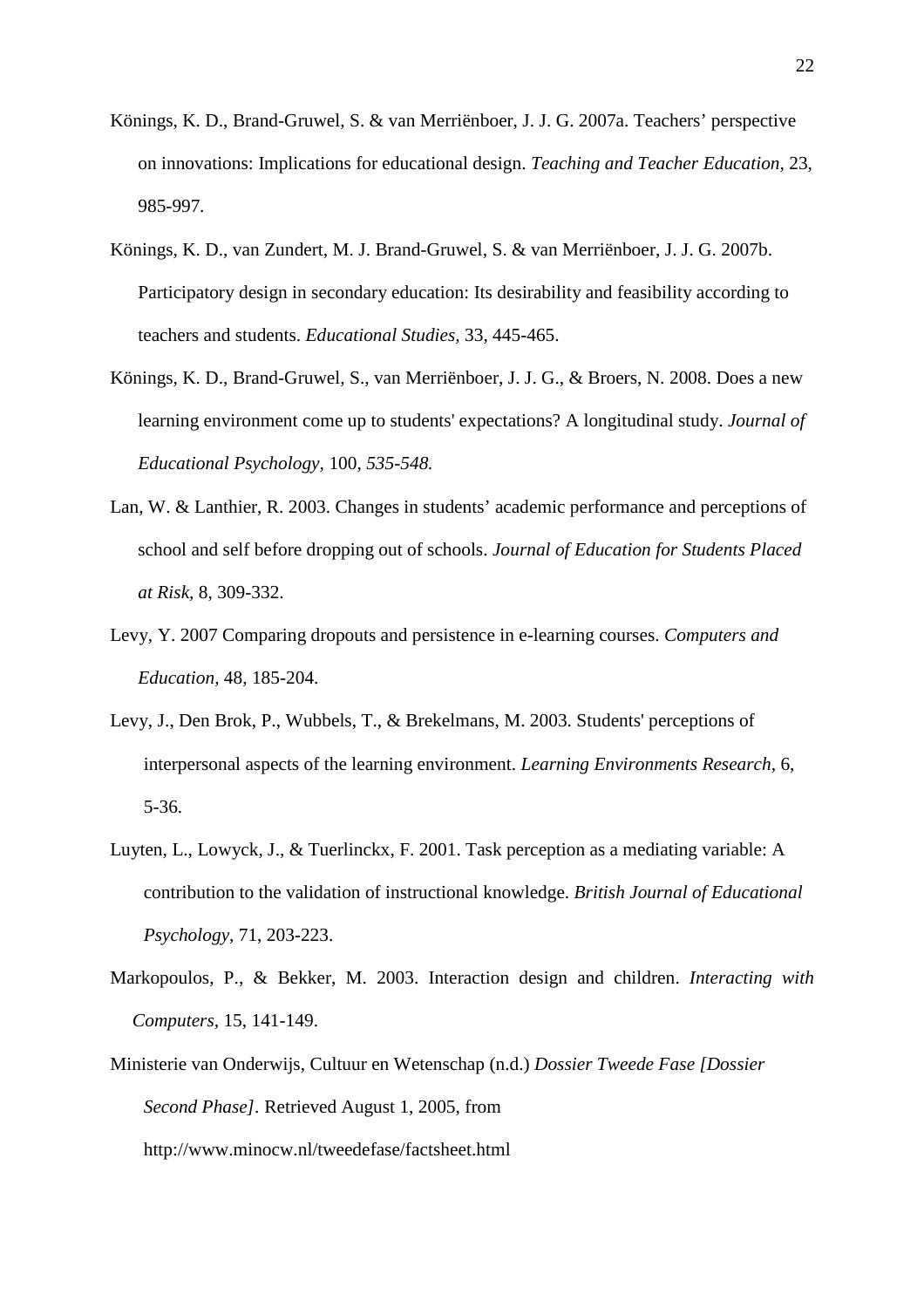- Norman, D. A. 1986. Cognitive engineering. In D. A. Norman & S. W. Draper (Eds.), *New perspectives on human-computer interaction* (pp. 31-62). Hillsdale NJ: Lawrence Erlbaum Associates.
- Norman, D. A. 1988. *The psychology of everyday things*. New York, NY: Basic Books.
- Ozkal, K., Tekkaya, C., Cakiroglu, j., & Sungur, S. 2009. A conceptual model of relationships among constructivist learning environment perceptions, epistemological beliefs, and learning approaches. *Learning and Individual Differences,* 19, 71-79.
- Picarelli, A., Slaats, M., Bouhuijs, P. A. J., & Vermunt, J. D. 2006. Leerstijl en leeromgeving in het Voortgezet Onderwijs: Nederland en Vlaanderen vergeleken [Learning style and learning environment in secondary education: The Netherlands and Flanders compared]. *Pedagogische Studiën,* 83, 139-155.
- Pintrich, P. R., & Schrauben, B. 1992. Students' motivational beliefs and their cognitive engagement in classroom academic tasks. In D. H. Schunk & J. L. Meece (Eds.), *Student perceptions in the classroom* (pp. 287-306). Hillsdale, NJ: Lawrence Erlbaum Associates.
- Pratt, D. D. 1992). Conceptions of teaching. *Adult Education Quaterly,* 42, 203-220.
- Roeser, R. W., Eccles, J. S., & Sameroff, A. J. 2000. School as a context of early adolescents' academic and social-emotional development: A summary of research findings. *The Elementary School Journal,* 100, 443-471.
- Schwinger, M., Steinmayr. R., & Spinath, B. 2009. How do motivational regulation strategies affect achievement: Mediated by effort management and moderated by intelligence. *Learning and Individual Differences,* 19, 621-627.
- Smyth, J., & Fasoli, L. (2007). Climbing over the rocks in the road to student engagement and learning in a challenging high school in Australia. *Educational Research, 49,* 273-295.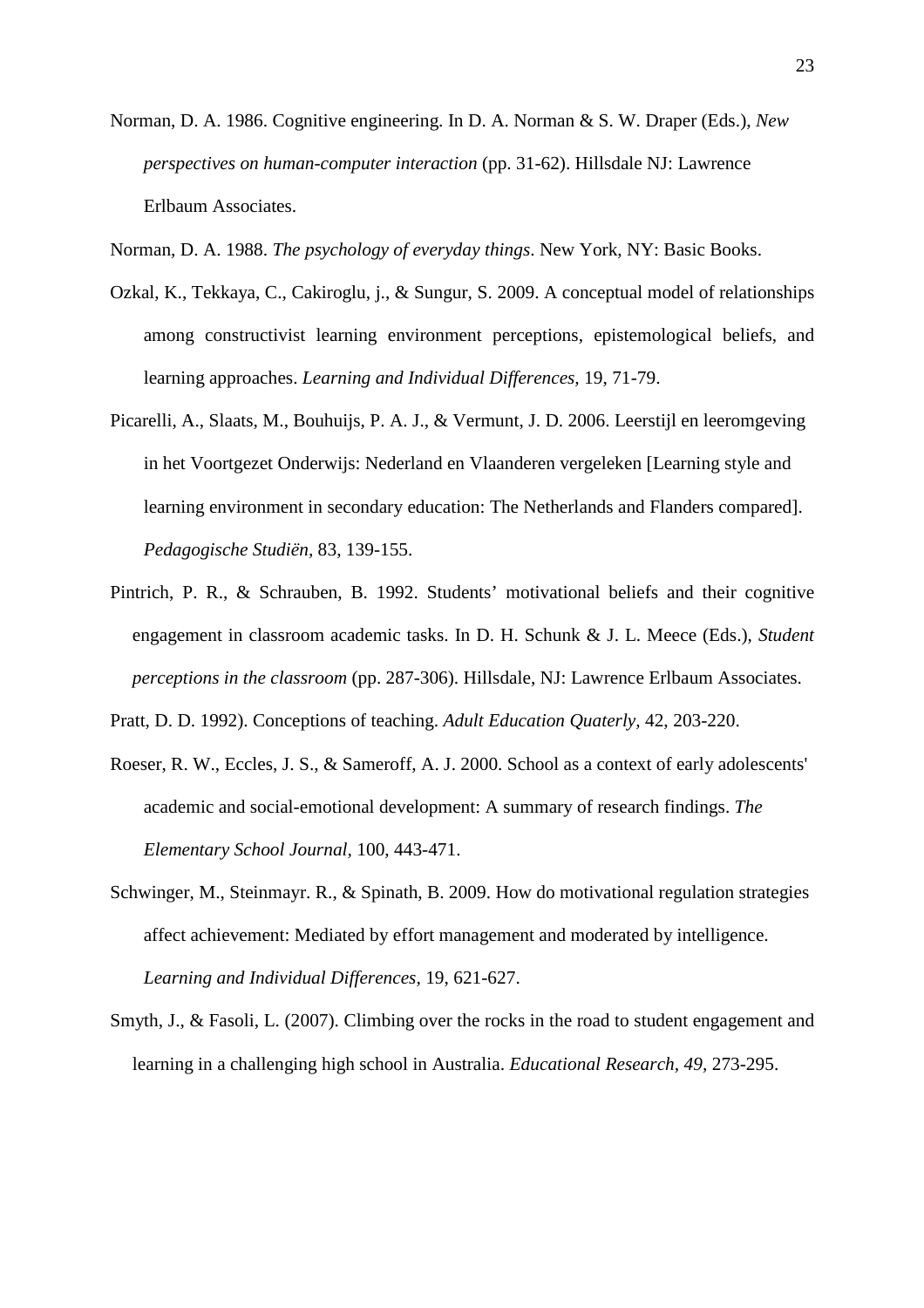- Steinmayr. R. & Spinath, B. 2009. The importance of motivation as a predictor of school achievement. *Learning and Individual Differences,* 19, 80-90.
- Stuurgroep Profiel Tweede Fase Voortgezet Onderwijs 1995. *Verschil moet er zijn [There should be a difference].* The Hague, The Netherlands: Stuurgroep Profiel Tweede Fase Voortgezet Onderwijs.
- Trigwell, K., & Prosser, M. 1991. Improving the quality of student learning: The influence of learning context and student approaches to learning on learning outcomes. *Higher Education,* 22, 251-266.
- Tsai, C. C. 2000. Relationships between student scientific epistemological beliefs and perceptions of constructivist learning environments. *Educational Research,* 42, 193-205.
- Vermetten, Y. J., Vermunt, J. D., & Lodewijks, H. G. 2002. Powerful learning environments? How university students differ in their response to instructional measures. *Learning and Instruction,* 12, 263-284.
- Vermunt, J. D. H. M. 1992. *Leerstijlen en sturen van leerprocessen in het hoger onderwijs : Naar procesgerichte instructie in zelfstandig denken* [Learning styles and regulations of learning in higher education: Towards process-oriented instruction in autonomous thinking]. Amsterdam/Lisse, The Netherlands: Swets and Zeitlinger.
- Vermunt, J. D. 1998. The regulation of constructive learning processes. *British Journal of Educational Psychology,* 68, 149-171.
- Vermunt, J. D., Bouhuijs, P. A. J., & Picarelli, A. 2003. *Vragenlijst Leerstijlen voor het Voortgezet Onderwijs (VLS-VO)* [Inventory of Learning Styles for Secondary Education (ILS-SE)]. Maastricht University, The Netherlands: Expertise Center Active Learning.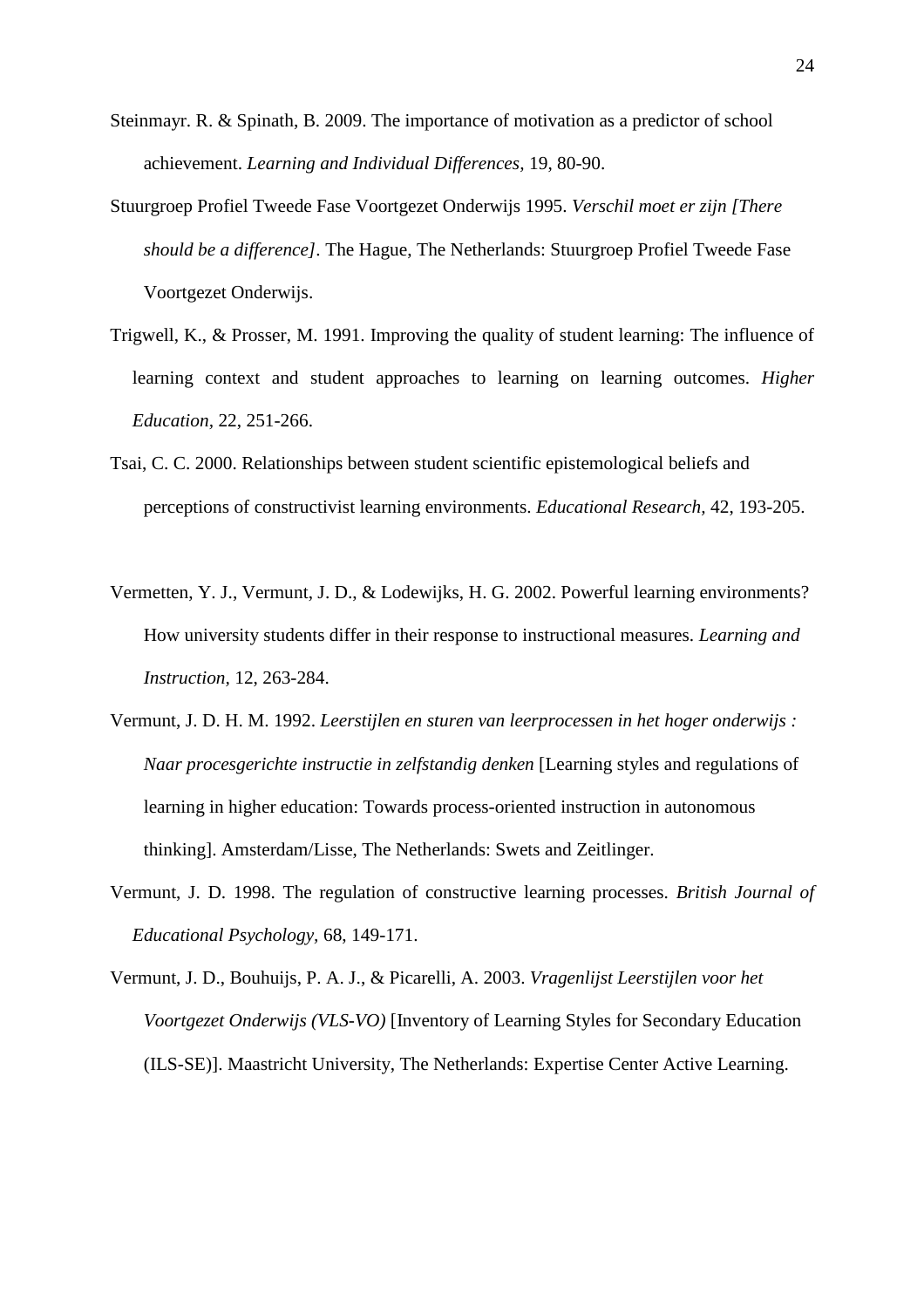- Vermunt, J. D., & Vermetten, Y. J. 2004. Patterns in student learning: Relationships between learning strategies, conceptions of learning, and learning orientations. *Educational Psychology Review,* 16, 359-384.
- Wierstra, R. F. A., Kanselaar, G., van der Linden, J. L., & Lodewijks, H. G. L. C. 1999. Learning environment perceptions of European university students. *Learning Environments Research,* 2, 79-98.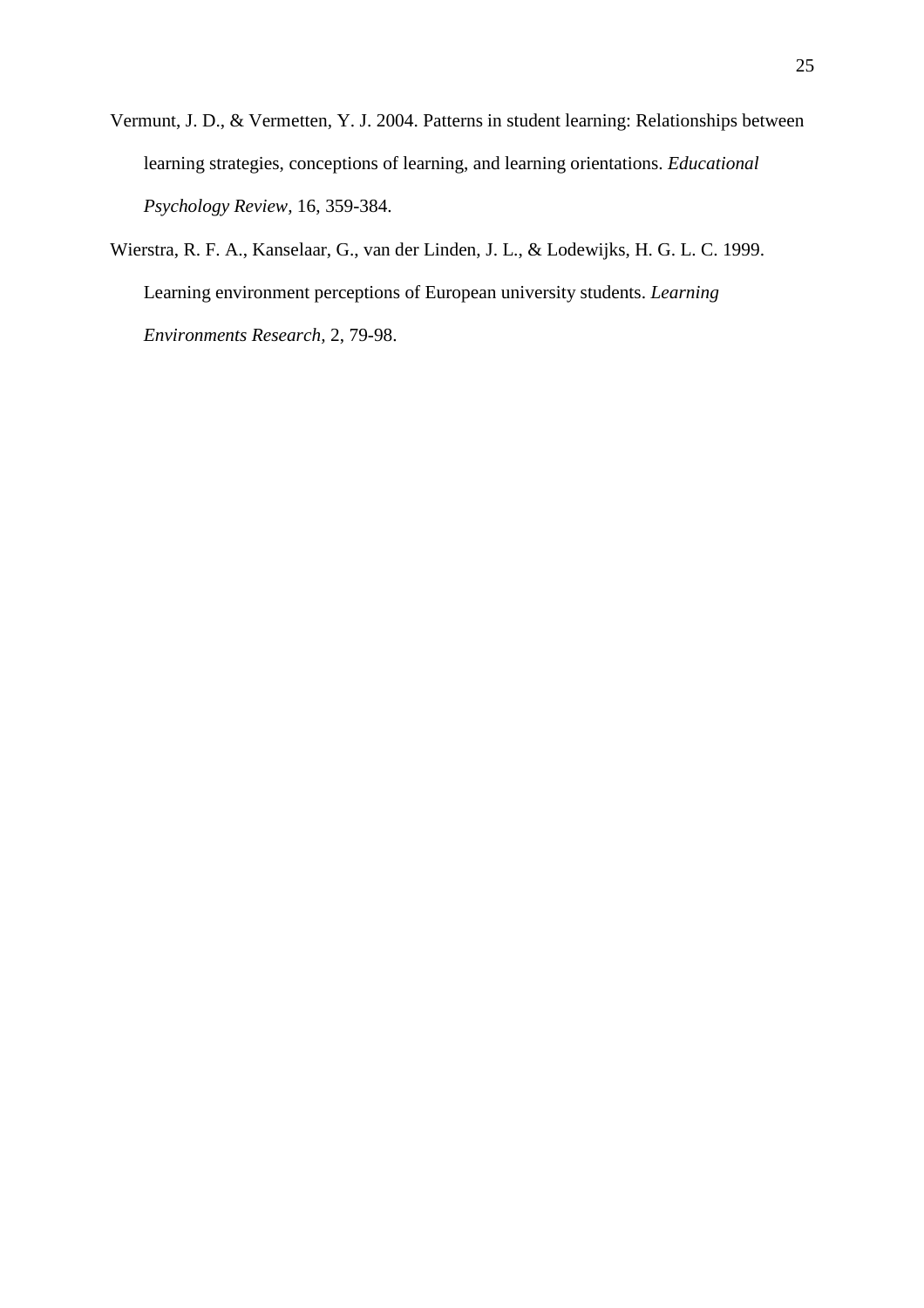## *Internal consistencies and sample items for all scales of the IPSEE*

|                      |                                                          | Number of | Cronbach's alpha coefficient |        |              |
|----------------------|----------------------------------------------------------|-----------|------------------------------|--------|--------------|
| Scale                | Sample item                                              | items     |                              |        |              |
|                      |                                                          |           | Perception                   | Desire | Perceptions- |
|                      |                                                          |           |                              |        | desires fit  |
| Fascinating contents | The assignments students have to make clearly relate to  | 9         | .85                          | .77    | .81          |
|                      | topics in everyday life.                                 |           |                              |        |              |
| Productive learning  | The teacher expects the students to get the meaning of   | 5         | .83                          | .81    | .84          |
|                      | the concepts into their mind one by one                  |           |                              |        |              |
| Integration          | The teacher expects students to connect the various      | 11        | .81                          | .78    | .79          |
|                      | aspects of the subject matter on their own.              |           |                              |        |              |
| Student autonomy     | I am given the opportunity to pursue my particular       | 15        | .85                          | .84    | .88          |
|                      | interest in the course.                                  |           |                              |        |              |
| Interaction          | During classes, the subject matter is discussed with the | 11        | .73                          | .73    | .71          |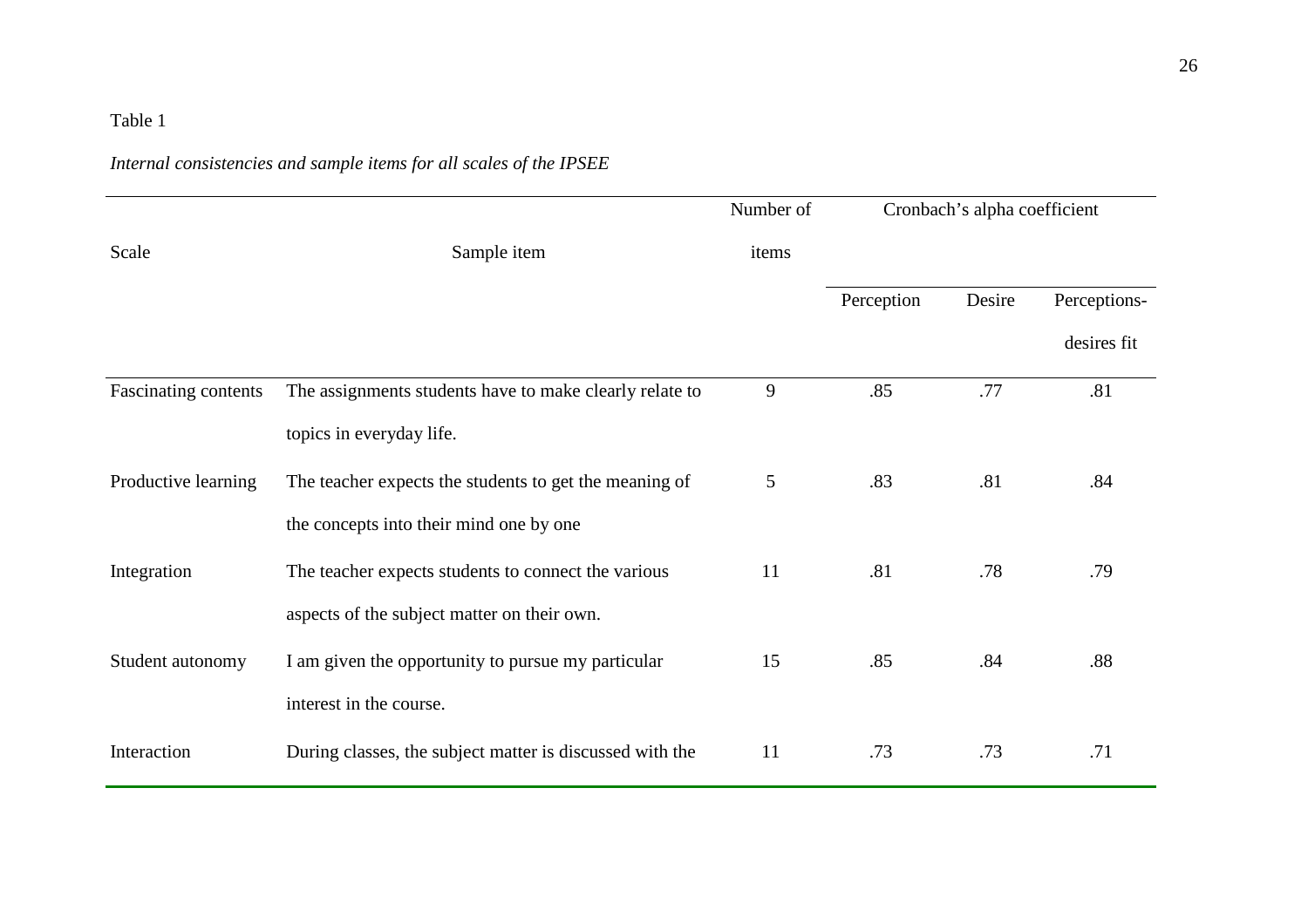|                  | students.                                             |   |     |     |     |
|------------------|-------------------------------------------------------|---|-----|-----|-----|
| Differentiation  | All students solve their assignments in the same way. | 6 | .66 | .72 | .67 |
| Clarity of goals | Students are informed what to expect of the           | 4 | .81 | .72 | .79 |
|                  | examination.                                          |   |     |     |     |
| Personalisation  | Students can always rely on the teacher for help.     | 6 | .80 | .70 | .77 |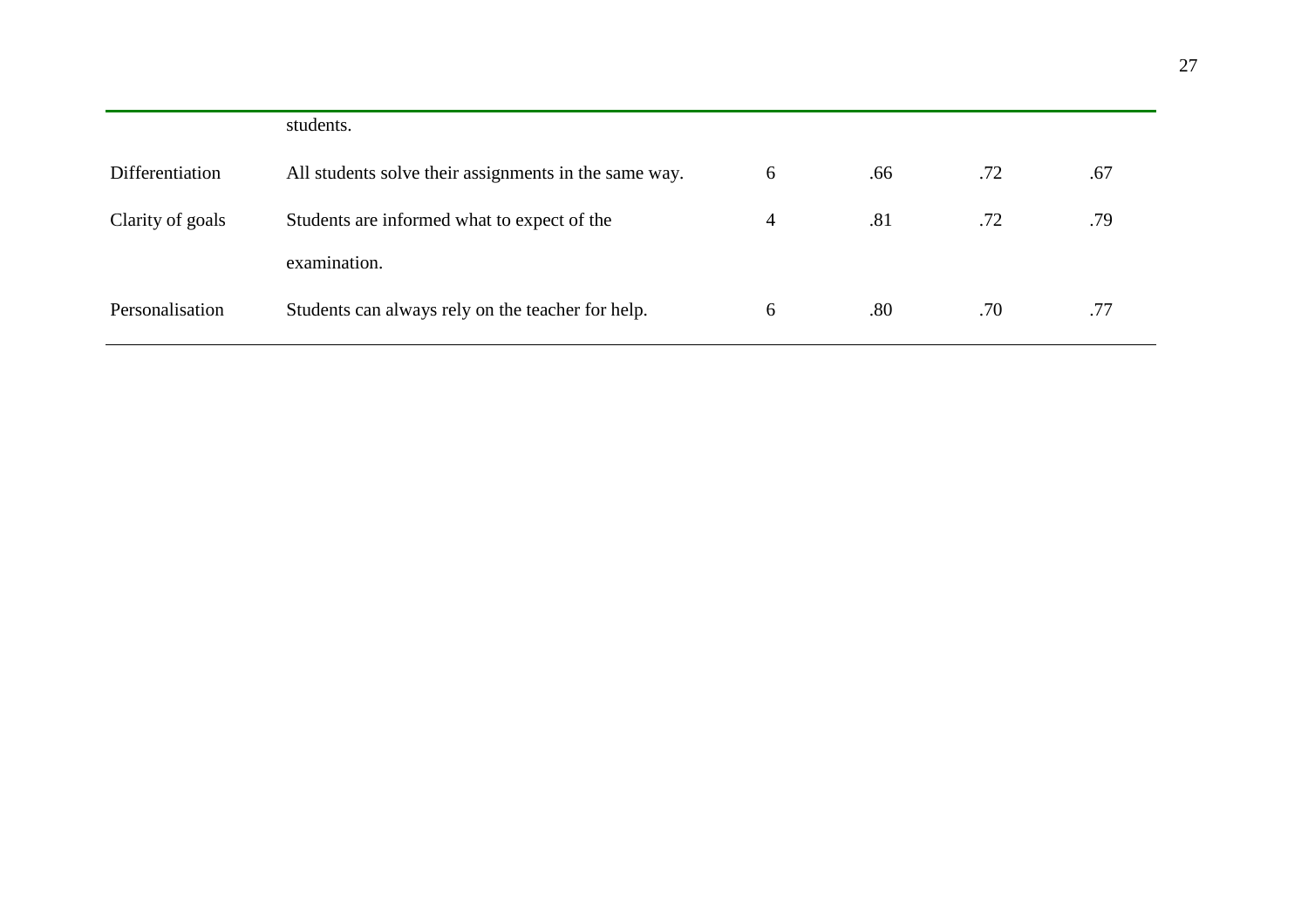## *Descriptions and Internal Consistencies of the Scales of the ILS-SE*

| Cluster      | Scale                 | Description of scale                                                         | Number         | Cronbach's |
|--------------|-----------------------|------------------------------------------------------------------------------|----------------|------------|
|              |                       |                                                                              | of items       | alpha      |
| Processing   | Deep processing       | Relating and structuring knowledge elements and critical processing of       | 12             | .84        |
| strategies   |                       | information                                                                  |                |            |
|              | Stepwise processing   | Memorising, rehearsing, studying information in detail                       | 8              | .80        |
| Regulation   | Self-regulation       | Regulation of the own learning process through activities like planning,     | 8              | .71        |
| strategies   |                       | monitoring, reflecting and own initiatives with respect to learning contents |                |            |
|              | External regulation   | Learning to be regulated by external sources, like books or teacher          | 6              | .66        |
|              | Lack of regulation    | Difficulties with regulating learning and processing contents effectively    | 4              | .71        |
| Motivational | Personally interested | Learning because of interest in the learning contents and the desire to      | $\overline{4}$ | .67        |
| orientations |                       | develop oneself                                                              |                |            |
|              | Certificate-oriented  | Learning for passing tests, gaining high grades, and obtaining certificates  | 5              | .63        |
|              | Vocation-oriented     | Learning for future study and professions                                    | 4              | .77        |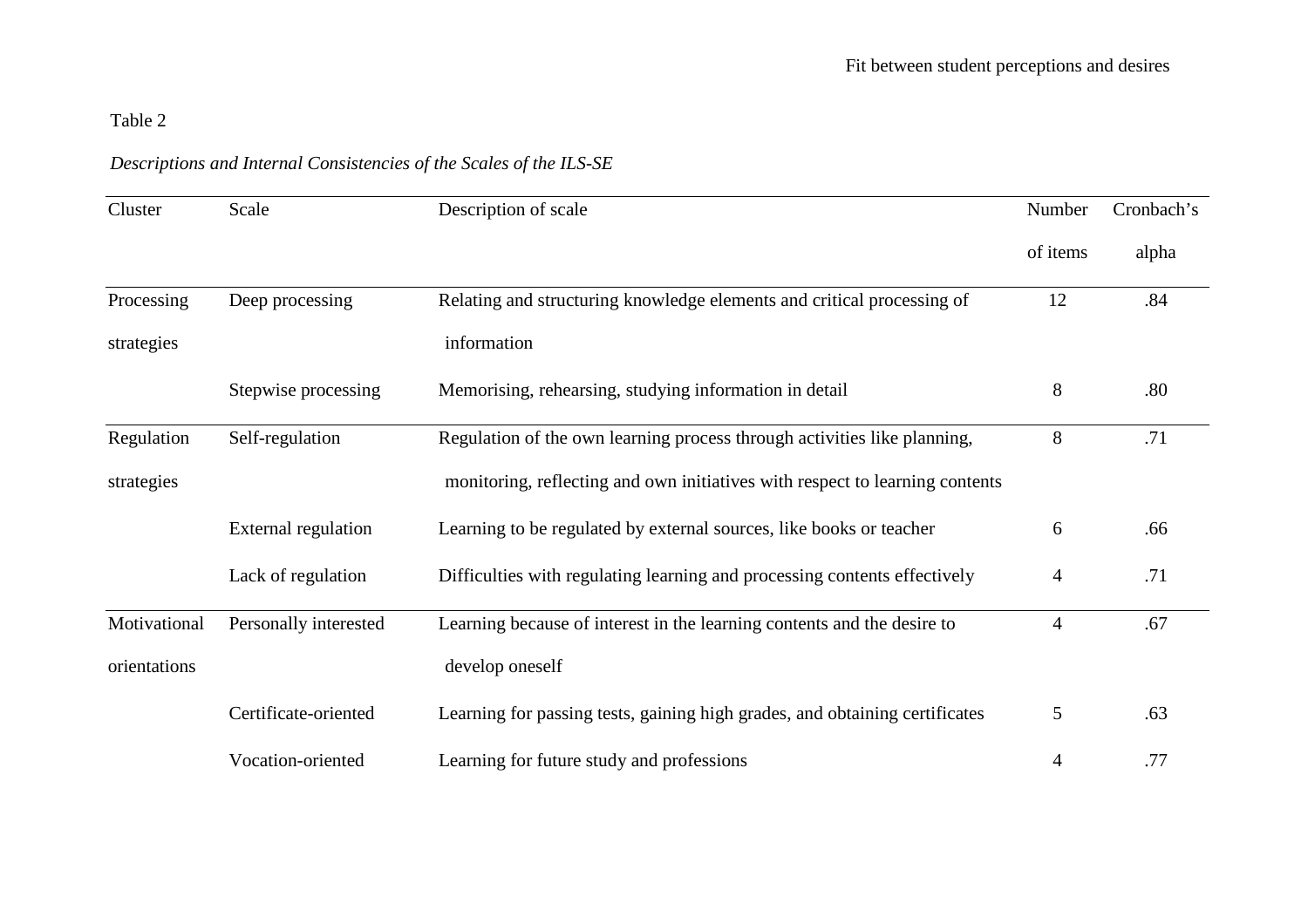|             | Ambivalent               | Doubtful, uncertain attitude toward own capacities and chosen courses     | 5              | .74 |
|-------------|--------------------------|---------------------------------------------------------------------------|----------------|-----|
| Conceptions | Construction and use of  | Learning as constructing one's own knowledge and using it by means of     | 8              | .81 |
| of learning | knowledge                | concretising and applying                                                 |                |     |
|             | Intake of knowledge      | Learning as taking in information, provided by education and              | $\overline{4}$ | .64 |
|             |                          | memorising/reproducing it                                                 |                |     |
|             | Cooperative learning     | Preferring learning in cooperation with fellow students                   | 3              | .76 |
|             | Stimulating education    | Learning as a process continuously driven by teachers and/or textbooks    | 5              | .79 |
| Affective   | Motivation/concentration | Problems with staying concentrated and motivated during learning, easily  | 8              | .86 |
| processing  | problems                 | being distracted and sometimes showing postponing-behaviour               |                |     |
| strategies  | Fear of failure          | Experiencing stress during learning, especially in testing situations and | 8              | .87 |
|             |                          | having a negative self-image                                              |                |     |
|             | Keeping a good state of  | Having a positive idea about own capacities, being self-confident and     | $8\,$          | .71 |
|             | mind                     | performing activities to stay motivated and concentrated                  |                |     |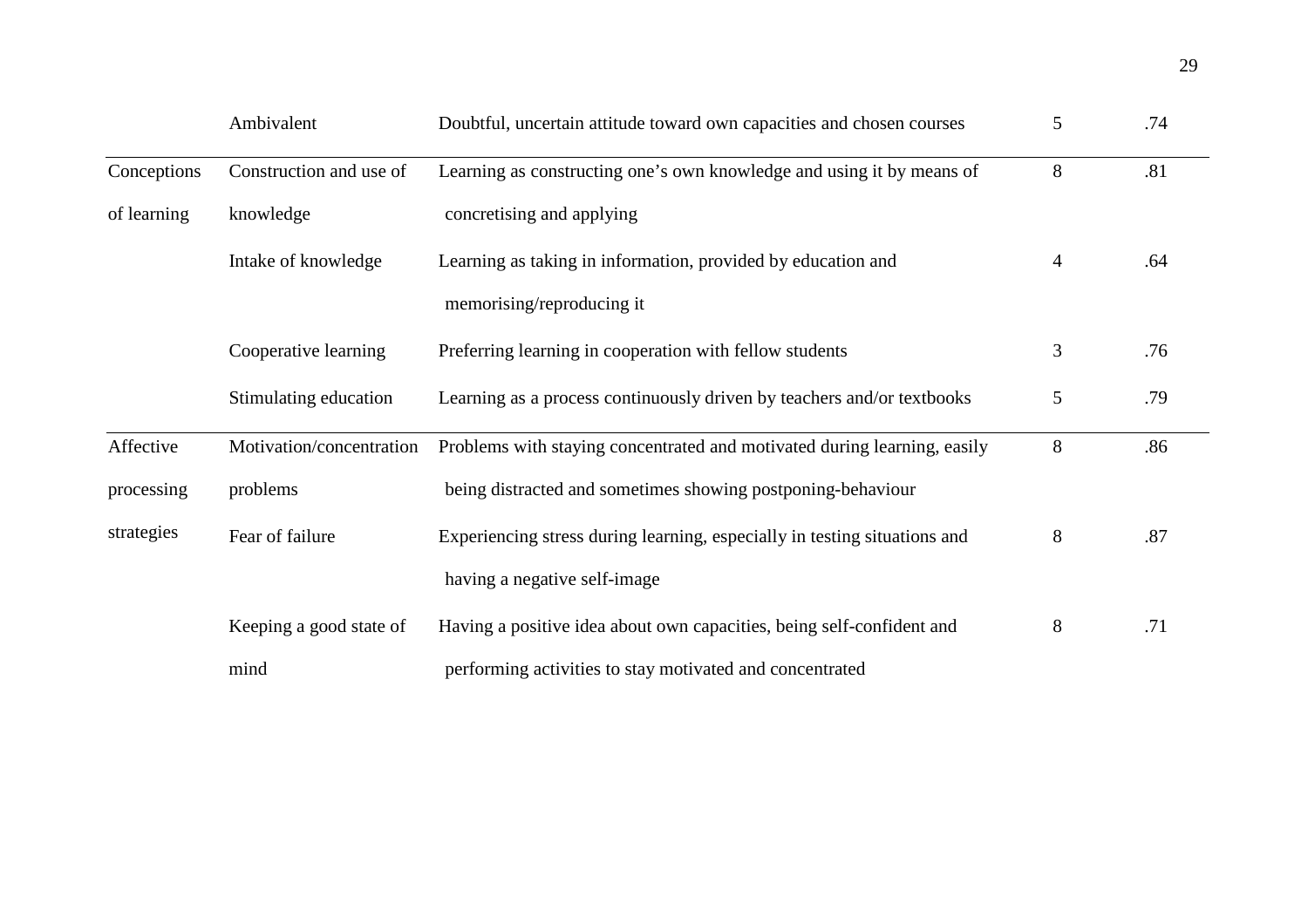*Means and Standard Deviations of Perceptions-Desires Fit Scores (Ordered from Low to* 

|                             | Perceptions-desires |      |                  | Perception | Desire           |     |
|-----------------------------|---------------------|------|------------------|------------|------------------|-----|
|                             | fit                 |      |                  |            |                  |     |
|                             | $\boldsymbol{M}$    | SD   | $\boldsymbol{M}$ | SD         | $\boldsymbol{M}$ | SD  |
| <b>Fascinating contents</b> | 3.23                | .97  | 3.10             | .85        | 4.87             | .63 |
| Clarity of goals            | 3.47                | 1.04 | 3.82             | .96        | 5.32             | .55 |
| Student autonomy            | 3.67                | .89  | 3.29             | .71        | 4.56             | .59 |
| Productive learning         | 3.77                | .99  | 2.87             | 1.00       | 3.85             | .99 |
| Personalisation             | 4.93                | .85  | 3.95             | .86        | 4.99             | .59 |
| Interaction                 | 4.10                | .64  | 3.70             | .65        | 4.56             | .58 |
| Integration                 | 4.10                | .72  | 3.74             | .69        | 4.60             | .55 |
| Differentiation             | 4.36                | .65  | 3.10             | .76        | 3.22             | .85 |

*High), Perception and Desire Scores* 

*Note.* Perceptions-desires fit  $= 5 -$  discrepancy perception-desire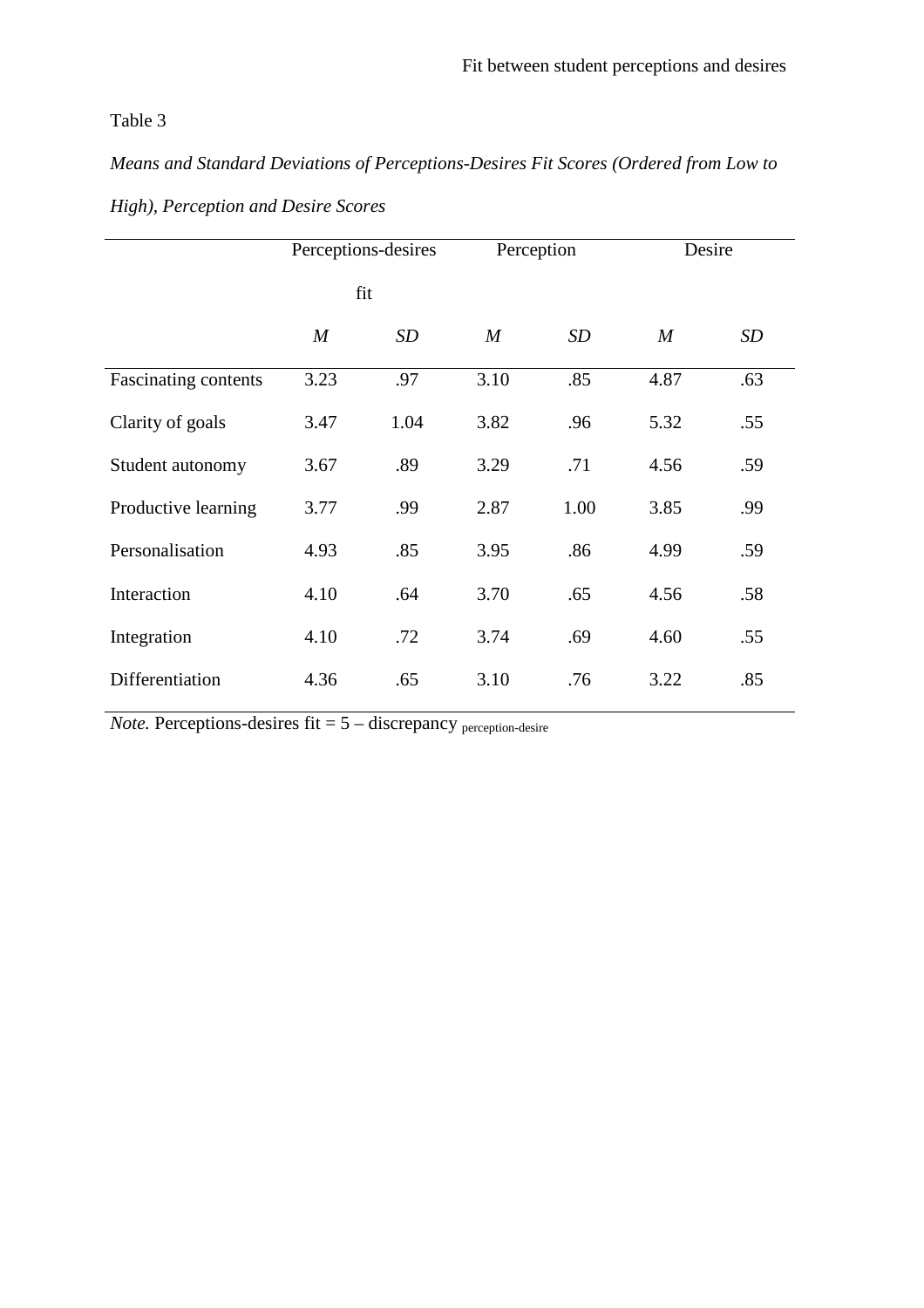*Significant Regression Weights (p < .01) of Variables Predicting Perceptions-Desires Fit* 

| Dependent variable   | $R^2$ | Independent variable $(s)$                 | $\boldsymbol{B}$ | SEB | $\beta$ |
|----------------------|-------|--------------------------------------------|------------------|-----|---------|
| Fascinating contents | .15   | Motivation/concentration problems          | $-.28$           | .03 | $-.24$  |
|                      |       | Personally interested                      | .28              | .04 | .20     |
|                      |       | Lack of regulation                         | $-0.09$          | .03 | $-.08$  |
| Productive learning  | .09   | Motivation/concentration problems          | $-.20$           | .04 | $-17$   |
|                      |       | Personally interested                      | .25              | .04 | .18     |
|                      |       | Keeping a good state of mind               | $-.13$           | .04 | $-.09$  |
| Integration          | .04   | Ambivalent                                 | $-.11$           | .03 | $-.11$  |
|                      |       | Deep processing                            | $-.13$           | .04 | $-.11$  |
|                      |       | Problems with motivation & concentration   | $-.07$           | .03 | $-.09$  |
| Student autonomy     | .06   | Problems with motivation & concentration   | $-.17$           | .03 | $-16$   |
|                      |       | Personally interested                      | .16              | .04 | .12     |
|                      |       | Certificate-oriented                       | $-.21$           | .05 | $-.13$  |
|                      |       | Intake of knowledge                        | .13              | .04 | .11     |
| Interaction          | .07   | Problems with motivation $&$ concentration | $-.11$           | .02 | $-.14$  |
|                      |       | Cooperative learning                       | $-.08$           | .02 | $-.11$  |
|                      |       | Lack of regulation                         | $-.08$           | .02 | $-.11$  |
| Differentiation      | .05   | Problems with motivation & concentration   | $-.10$           | .02 | $-.13$  |
|                      |       | Deep processing                            | $-.16$           | .03 | $-.16$  |
|                      |       | Personally interested                      | .08              | .03 | .08     |
| Clarity of goals     | .09   | Personally interested                      | .26              | .04 | .17     |
|                      |       | Lack of regulation                         | $-.21$           | .04 | $-.17$  |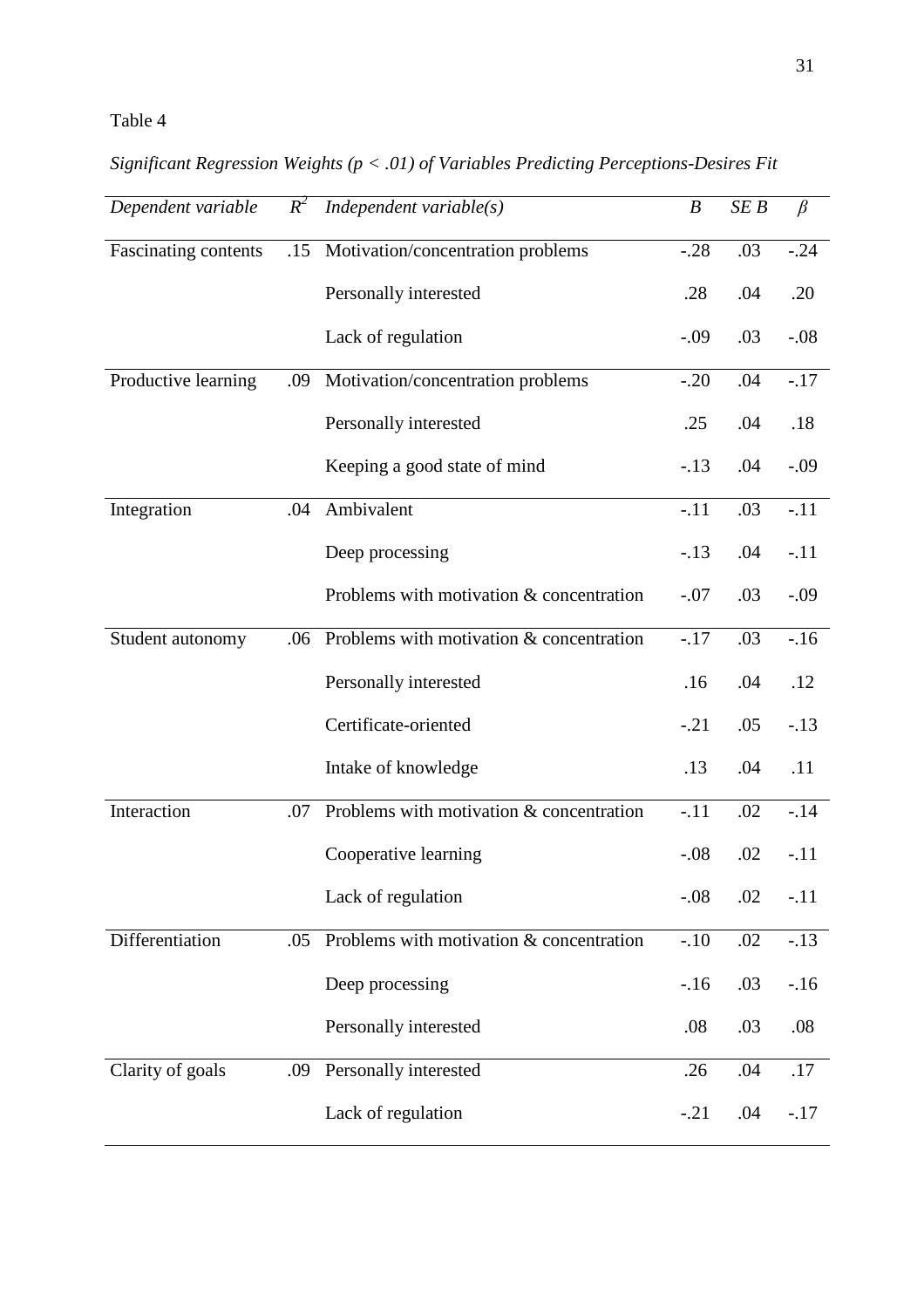| Personalisation | .06 Lack of regulation | $-.18$ | .03 | $-.18$ |
|-----------------|------------------------|--------|-----|--------|
|                 | Personally interested  | .14    | .04 |        |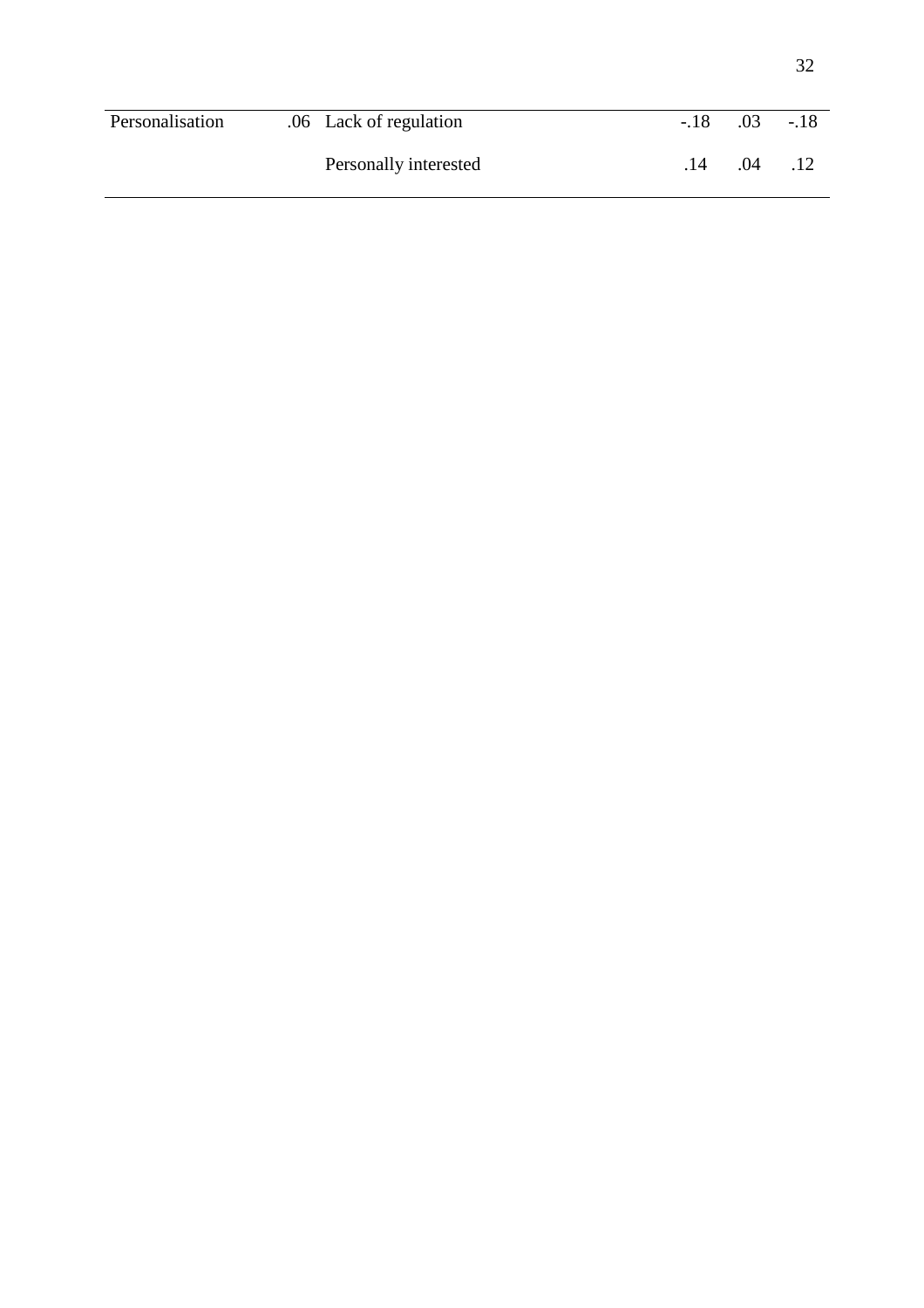# *Significant Regression Weights (p < .01) of Variables Predicting Perceptions*

| Dependent variable          | $R^2$ | Independent variable $(s)$               | $\boldsymbol{B}$ | SEB | $\beta$ |
|-----------------------------|-------|------------------------------------------|------------------|-----|---------|
| <b>Fascinating contents</b> | .30   | <b>Personally interested</b>             | .34              | .04 | .28     |
|                             |       | Problems with motivation & concentration | $-.25$           | .03 | $-.25$  |
|                             |       | Construction and use of knowledge        | .29              | .04 | .22     |
| Productive learning         | .15   | Stepwise processing                      | $-.27$           | .04 | $-.19$  |
|                             |       | Problems with motivation & concentration | $-.17$           | .04 | $-.14$  |
| Integration                 | .12   | Construction and use of knowledge        | .20              | .04 | .18     |
|                             |       | Vocation-oriented                        | .13              | .03 | .14     |
|                             |       | Problems with motivation & concentration | $-.09$           | .02 | $-.11$  |
|                             |       | <b>Personally interested</b>             | .09              | .03 | .10     |
|                             |       | <b>External regulation</b>               | .10              | .03 | .09     |
|                             |       | Vocation-oriented                        | .08              | .03 | .09     |
| Student autonomy            | .06   | <b>Personally interested</b>             | .12              | .03 | .12     |
|                             |       | Problems with motivation & concentration | $-.08$           | .03 | $-.10$  |
|                             |       | Construction and use of knowledge        | .11              | .04 | .10     |
| Interaction                 | .19   | Cooperative learning                     | .21              | .02 | .28     |
|                             |       | Problems with motivation & concentration | $-.12$           | .02 | $-.16$  |
| Differentiation             | .04   | External regulation                      | $-.12$           | .04 | $-.10$  |
| Clarity of goals            | .12   | Ambivalent                               | $-16$            | .04 | $-.13$  |
|                             |       | <b>Personally interested</b>             | .20              | .04 | .15     |
|                             |       | Lack of regulation                       | $-14$            | .04 | $-.12$  |
|                             |       | <b>External regulation</b>               | .14              | .05 | .09     |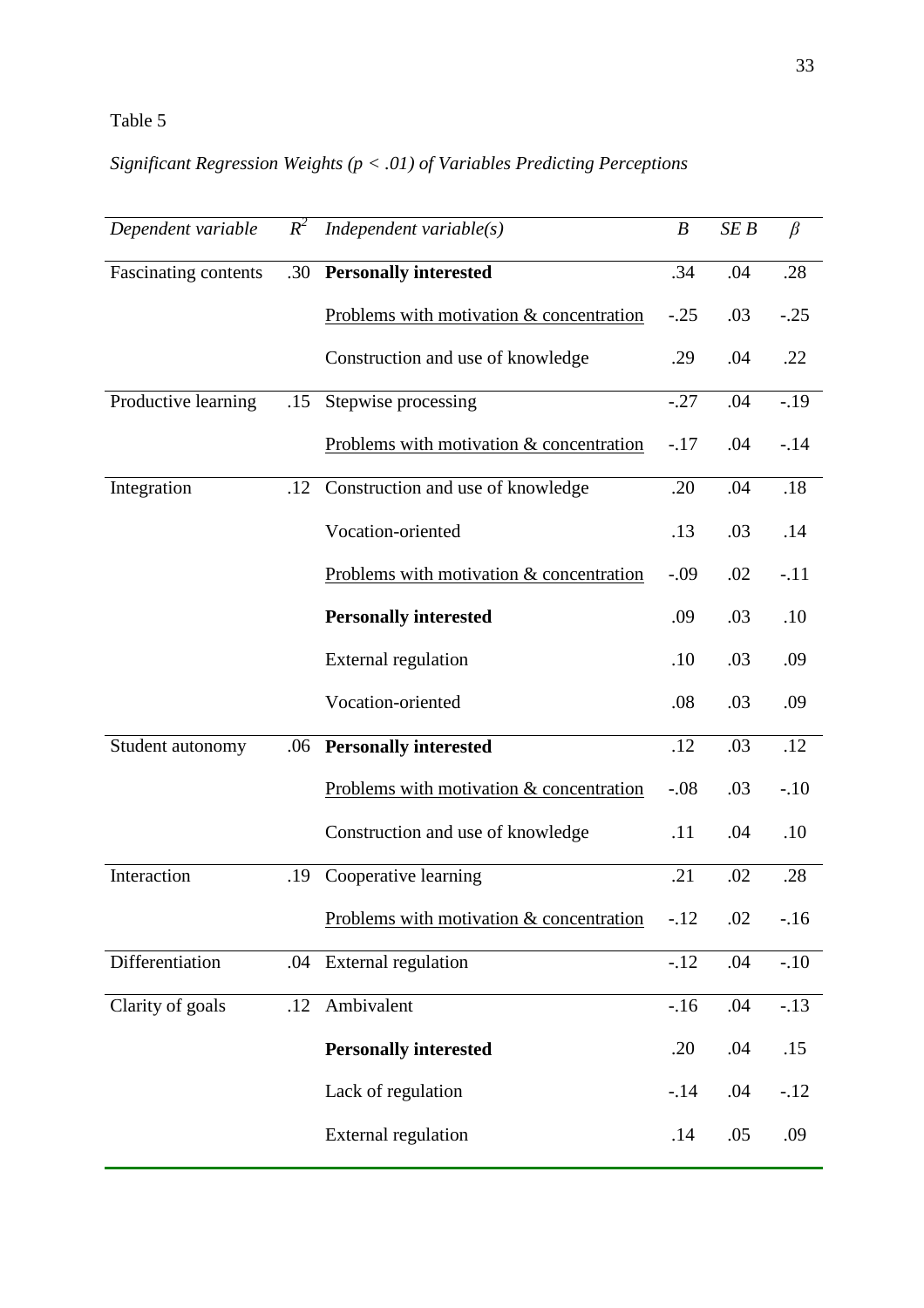| Personalisation | .11 Personally interested                | .13        | .04 | .11    |
|-----------------|------------------------------------------|------------|-----|--------|
|                 | External regulation                      | .18        | .04 | .13    |
|                 | Lack of regulation                       | $-.13-.03$ |     | $-.13$ |
|                 | Problems with motivation & concentration | $-.08$     | .03 | $-.08$ |
|                 | Construction and use of knowledge        | .12        | .04 | .09    |
|                 |                                          |            |     |        |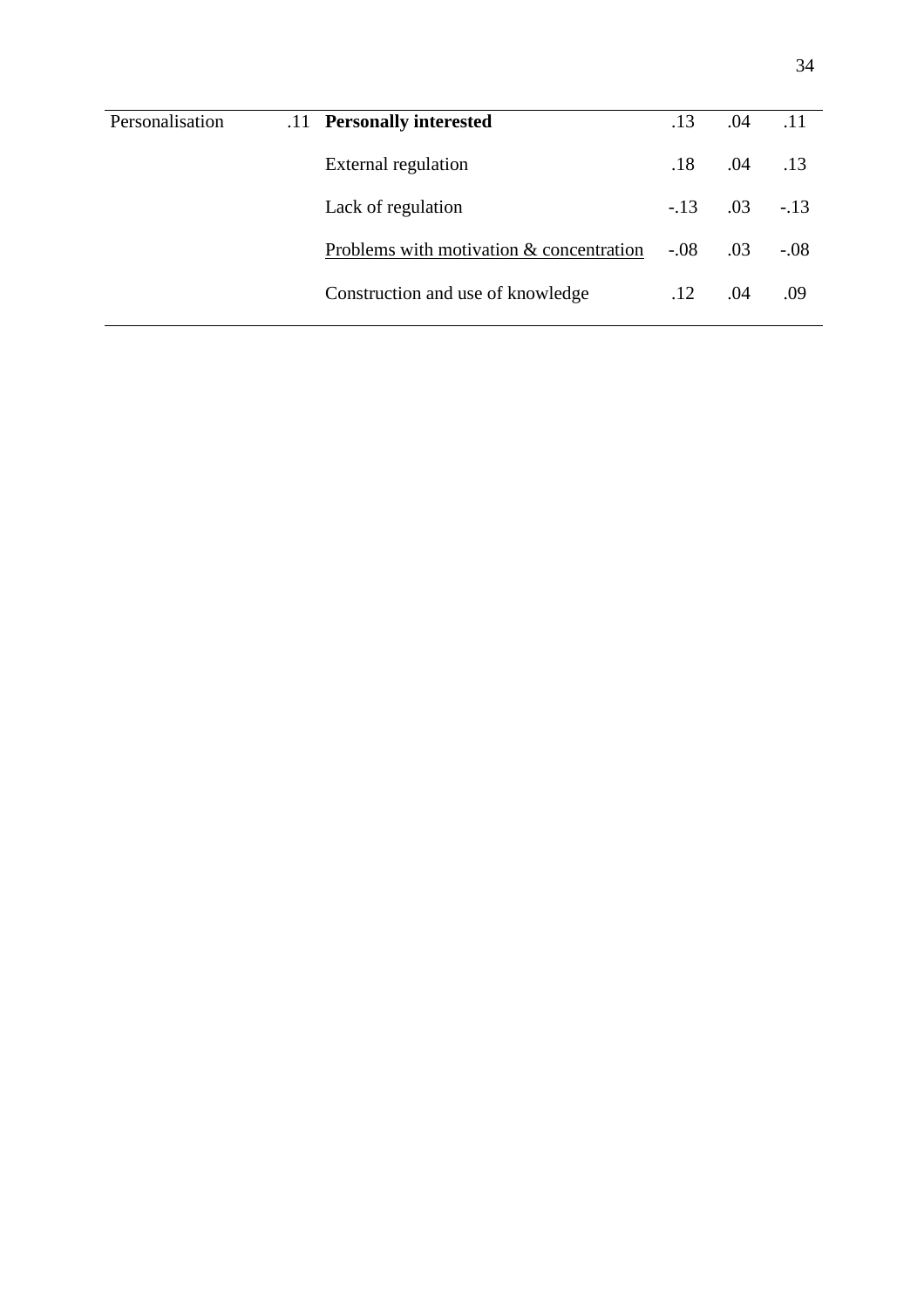# *Significant Regression Weights (p < .01) of Variables Predicting Desires*

| Dependent variable   | $R^2$ | Independent variable $(s)$               | $\boldsymbol{B}$ | SEB | $\beta$ |
|----------------------|-------|------------------------------------------|------------------|-----|---------|
| Fascinating contents | .23   | Construction and use of knowledge        | .27              | .03 | .27     |
|                      |       | Deep processing                          | .14              | .03 | .14     |
|                      |       | Certificate-oriented                     | .11              | .02 | .10     |
|                      |       | Lack of regulation                       | .08              | .02 | .10     |
|                      |       | Keeping a good state of mind             | .08              | .03 | .08     |
| Productive learning  | .21   | Stepwise processing                      | $-.58$           | .04 | $-.41$  |
|                      |       | Intake of knowledge                      | $-.21$           | .04 | $-.16$  |
|                      |       | <b>External regulation</b>               | .13              | .05 | .08     |
| Integration          | .29   | Construction and use of knowledge        | .23              | .03 | .26     |
|                      |       | Deep processing                          | .14              | .03 | .15     |
|                      |       | Vocation-oriented                        | .07              | .02 | .10     |
|                      |       | Stimulating education                    | .07              | .02 | .10     |
|                      |       | Keeping a good state of mind             | .07              | .02 | .08     |
|                      |       | Cooperative learning                     | .05              | .02 | .07     |
| Student autonomy     | .08   | Vocation-oriented                        | .09              | .02 | .12     |
|                      |       | Problems with motivation & concentration | .08              | .02 | .12     |
|                      |       | Certificate-oriented                     | .15              | .03 | .15     |
|                      |       | Intake of knowledge                      | $-.10$           | .03 | $-.13$  |
|                      |       | Cooperative learning                     | .08              | .02 | .11     |
|                      |       | Fear of failure                          | $-.07$           | .03 | $-.08$  |
| Interaction          | .35   | Cooperative learning                     | .34              | .02 | .50     |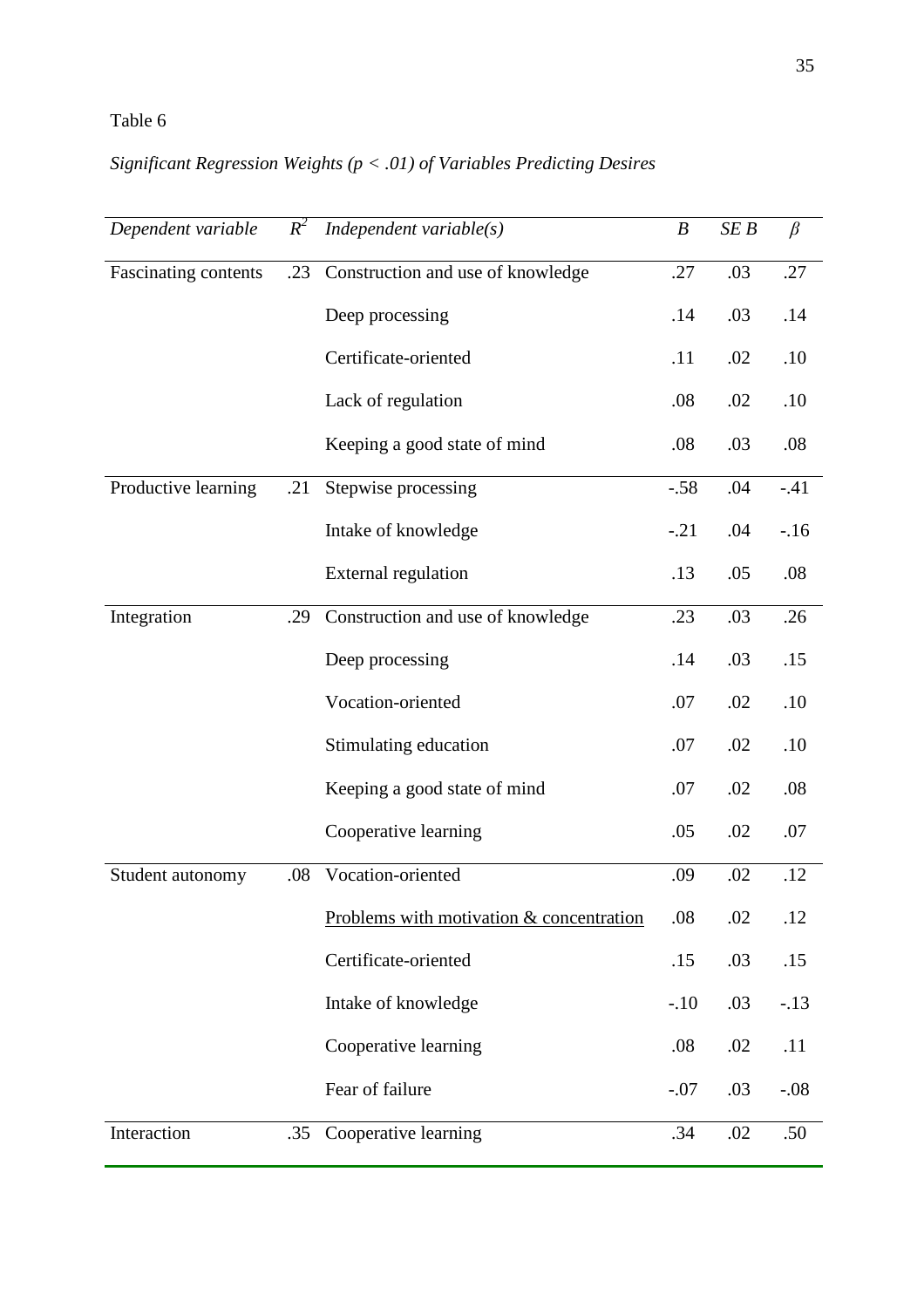|                  |     | Construction and use of knowledge | .11     | .03 | .12    |
|------------------|-----|-----------------------------------|---------|-----|--------|
|                  |     | Vocation-oriented                 | .07     | .02 | .10    |
|                  |     | Stepwise processing               | .07     | .02 | .08    |
| Differentiation  | .13 | Intake of knowledge               | $-.24$  | .03 | $-.21$ |
|                  |     | Stepwise processing               | $-18$   | .04 | $-.15$ |
|                  |     | Construction and use of knowledge | .14     | .04 | .11    |
|                  |     | Vocation-oriented                 | $-0.09$ | .03 | $-.08$ |
| Clarity of goals | .10 | Certificate-oriented              | .18     | .03 | $.18$  |
|                  |     | <b>External regulation</b>        | .11     | .03 | .13    |
|                  |     | Construction and use of knowledge | .09     | .03 | .11    |
| Personalisation  | .14 | Construction and use of knowledge | .16     | .03 | $.17$  |
|                  |     | Certificate-oriented              | .13     | .03 | .13    |
|                  |     | Stimulating education             | .08     | .02 | .10    |
|                  |     | Keeping a good state of mind      | .10     | .03 | .11    |
|                  |     | Cooperative learning              | .06     | .02 | .09    |
|                  |     |                                   |         |     |        |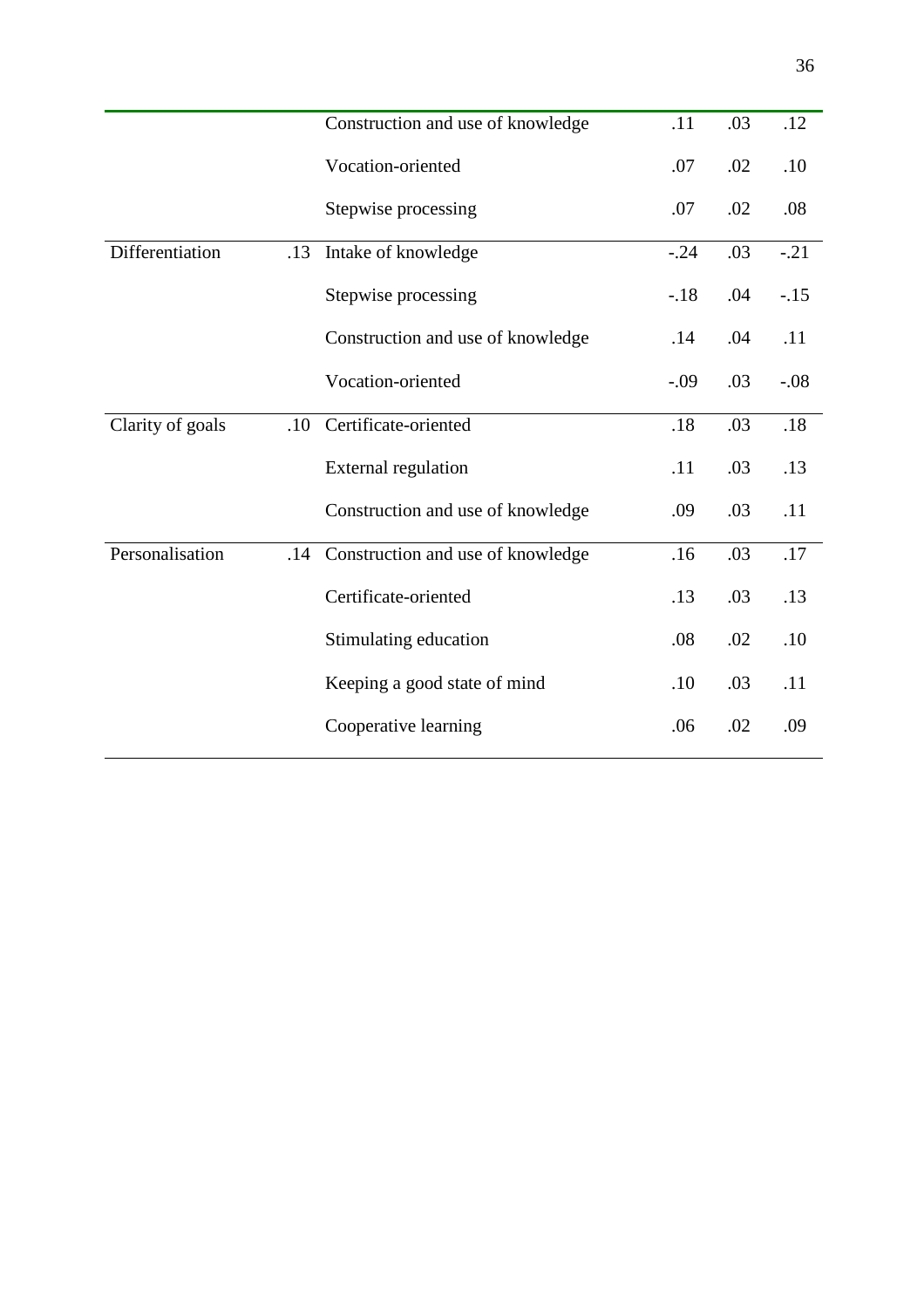## Figure captions

*Figure 1.* Mean scores and standard deviations of the perceived and desired learning environment.